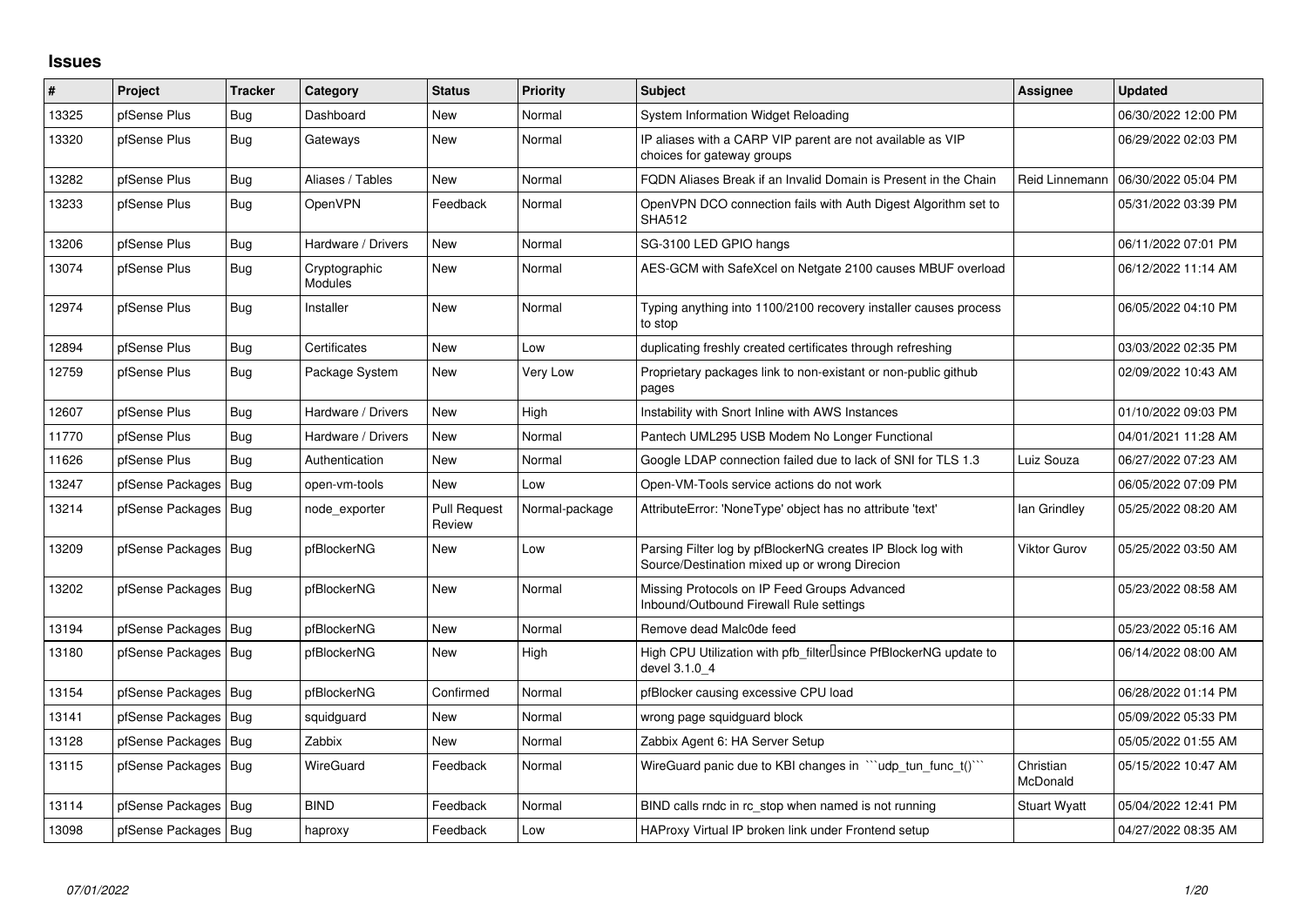| $\pmb{\#}$ | Project                | <b>Tracker</b> | Category    | <b>Status</b>                 | Priority | <b>Subject</b>                                                                                                                          | Assignee              | <b>Updated</b>      |
|------------|------------------------|----------------|-------------|-------------------------------|----------|-----------------------------------------------------------------------------------------------------------------------------------------|-----------------------|---------------------|
| 13095      | pfSense Packages       | Bug            | Snort       | Feedback                      | Normal   | Snort VRT change in Shared Object Rules path name results in<br>failure to extract and update Snort Shared Object Rules when<br>enabled | <b>Bill Meeks</b>     | 04/25/2022 12:22 PM |
| 13073      | pfSense Packages   Bug |                | Squid       | <b>New</b>                    | Normal   | ClamAV - clamd dies with high CPU load and thus the C-ICAP of<br>squid-reverse proxy causes http:500 errors                             |                       | 04/19/2022 05:38 AM |
| 13053      | pfSense Packages   Bug |                | <b>ACME</b> | <b>New</b>                    | Normal   | LoopiaAPI error handling                                                                                                                |                       | 05/05/2022 10:58 AM |
| 13045      | pfSense Packages   Bug |                | WireGuard   | <b>New</b>                    | Normal   | Firewall floating rules ignore WireGuard traffic                                                                                        |                       | 04/11/2022 09:40 AM |
| 13043      | pfSense Packages   Bug |                | WireGuard   | New                           | Normal   | OSPF over Wireguard interface doesn't populate neighbors after<br>reboot                                                                |                       | 04/11/2022 09:22 AM |
| 13034      | pfSense Packages   Bug |                | Zabbix      | Feedback                      | Normal   | Zabbix6 Agent and Proxy fail to set the PSK from the web GUI in<br>its conf files                                                       | <b>Viktor Gurov</b>   | 04/06/2022 11:59 AM |
| 13022      | pfSense Packages       | Bug            | haproxy     | Feedback                      | Normal   | HAProxy - Sub Frontends ignore Client verification CA certificates                                                                      |                       | 04/06/2022 12:55 PM |
| 13018      | pfSense Packages   Bug |                | pfBlockerNG | New                           | Normal   | TLD and DNSBL Safesearch DOH conflict disables TLD block<br>when conflicting DOH FQDN is deselected or whitelisted                      |                       | 04/01/2022 05:59 PM |
| 12982      | pfSense Packages       | Bug            | FreeRADIUS  | <b>New</b>                    | Normal   | FreeRadius RadReply table entries missing from pf                                                                                       |                       | 06/19/2022 05:38 PM |
| 12979      | pfSense Packages   Bug |                | Snort       | <b>Pull Request</b><br>Review | High     | Snort Rules Update Process Using Deprecated FreeBSD<br><b>Subdirectory Name</b>                                                         | <b>Bill Meeks</b>     | 03/24/2022 09:02 AM |
| 12965      | pfSense Packages   Bug |                | <b>FRR</b>  | <b>Pull Request</b><br>Review | Normal   | FRR BFD peer configuration is handled incorrectly in some cases                                                                         | <b>Viktor Gurov</b>   | 03/22/2022 08:04 AM |
| 12956      | pfSense Packages   Bug |                | Suricata    | Confirmed                     | Normal   | suricata fails to use pcre in SID management (e.g. dropsid.conf)                                                                        |                       | 04/05/2022 12:52 PM |
| 12951      | pfSense Packages   Bug |                | <b>FRR</b>  | Feedback                      | Normal   | FRR cannot remove IPv6 routes                                                                                                           |                       | 03/22/2022 09:24 PM |
| 12924      | pfSense Packages   Bug |                | WireGuard   | New                           | Normal   | DNS Resolver WireGuard ACL Inconsistency                                                                                                | Christian<br>McDonald | 04/10/2022 10:36 AM |
| 12916      | pfSense Packages   Bug |                | pfBlockerNG | New                           | Normal   | pfBlockerNG-devel cron job does not trigger xmlrpc sync                                                                                 | <b>Viktor Gurov</b>   | 04/11/2022 12:55 PM |
| 12907      | pfSense Packages   Bug |                | PIMD        | Feedback                      | Normal   | PIMD: Nonexistent interfaces should be hidden/disabled in<br>pimd.conf before bringing up the service                                   |                       | 03/07/2022 03:51 PM |
| 12899      | pfSense Packages   Bug |                | Suricata    | New                           | Normal   | Suricata doesn't honor Pass List                                                                                                        |                       | 03/04/2022 01:22 PM |
| 12869      | pfSense Packages       | Bug            | <b>BIND</b> | Feedback                      | Normal   | Bind DNS Package AAAA filtering Broken on new ZFS Installs                                                                              | <b>Viktor Gurov</b>   | 03/09/2022 12:38 PM |
| 12845      | pfSense Packages   Bug |                | softflowd   | <b>New</b>                    | Normal   | softflowd wrong vlan tag                                                                                                                |                       | 02/21/2022 10:40 AM |
| 12822      | pfSense Packages       | Bug            | pfBlockerNG | New                           | Normal   | IPv4 Source ASN format not working                                                                                                      |                       | 02/18/2022 10:47 AM |
| 12767      | pfSense Packages   Bug |                | Avahi       | <b>New</b>                    | Normal   | Package radavahi-daemon does does not exist in current<br>pfSense version and it has been removed``` message on pfSense<br>2.7 restore  |                       | 02/07/2022 11:28 AM |
| 12760      | pfSense Packages   Bug |                | WireGuard   | <b>New</b>                    | Normal   | Link-local addresses disallowed on Wireguard interfaces                                                                                 | Christian<br>McDonald | 02/07/2022 03:50 AM |
| 12751      | pfSense Packages   Bug |                | FRR         | <b>New</b>                    | Normal   | Improve FRR route restoration after gateway events                                                                                      |                       | 02/06/2022 11:07 PM |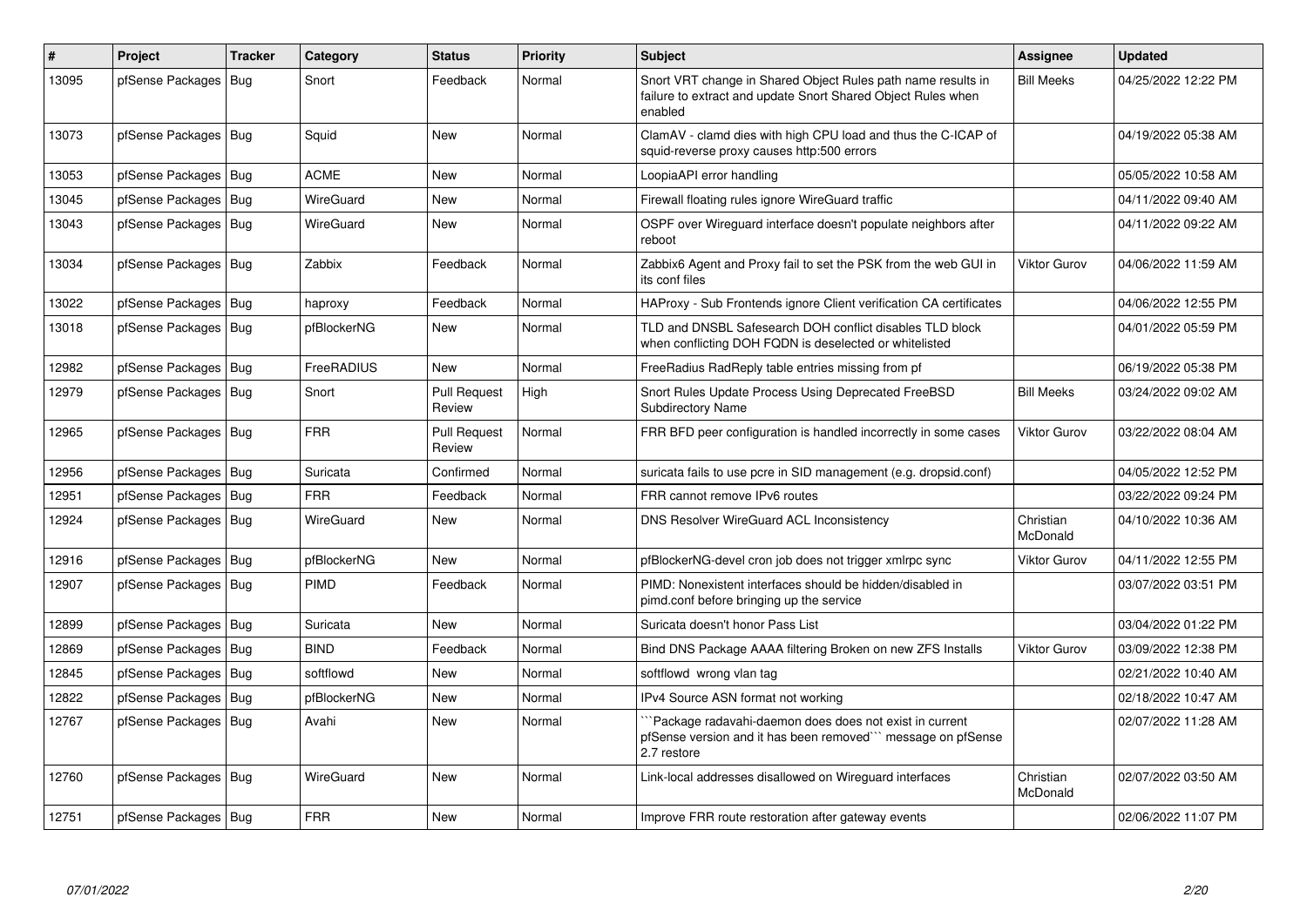| #     | Project                | <b>Tracker</b> | Category                 | <b>Status</b>                 | <b>Priority</b> | Subject                                                                                                                                                                 | Assignee              | <b>Updated</b>      |
|-------|------------------------|----------------|--------------------------|-------------------------------|-----------------|-------------------------------------------------------------------------------------------------------------------------------------------------------------------------|-----------------------|---------------------|
| 12742 | pfSense Packages   Bug |                | <b>FreeRADIUS</b>        | Feedback                      | Normal          | freeRADIUS virtual-server-default: modules dailycounter,<br>monthlycounter, noresetcounter, expire on login in authorize<br>section prevent virtual server from loading |                       | 03/01/2022 12:45 PM |
| 12732 | pfSense Packages       | Bug            | squidguard               | New                           | High            | Squid https filtering squidguard acl target list - erratic behaviour                                                                                                    |                       | 01/26/2022 09:11 AM |
| 12706 | pfSense Packages       | Bug            | pfBlockerNG              | Feedback                      | Normal          | pfBlockerNG and unbound does not work after switching /var to<br>RAM disk                                                                                               | <b>Viktor Gurov</b>   | 03/24/2022 10:47 AM |
| 12683 | pfSense Packages   Bug |                | Snort                    | Feedback                      | Normal          | snort get vpns list() does not include OpenVPN CSO                                                                                                                      | <b>Viktor Gurov</b>   | 02/15/2022 10:47 AM |
| 12670 | pfSense Packages       | Bug            | <b>ACME</b>              | New                           | Normal          | ACME package writes credentials to system log                                                                                                                           | <b>Viktor Gurov</b>   | 03/07/2022 10:58 AM |
| 12667 | pfSense Packages       | Bug            | WireGuard                | New                           | Normal          | Firewall Crashed After Upgrading Wireguard                                                                                                                              |                       | 01/07/2022 09:18 AM |
| 12655 | pfSense Packages       | Bug            | Telegraf                 | New                           | Normal          | telegraf, wireguard plugin failing                                                                                                                                      |                       | 12/30/2021 05:51 PM |
| 12623 | pfSense Packages   Bug |                | <b>ACME</b>              | New                           | Normal          | acme.sh package   DNS-ISPConfig settings                                                                                                                                | <b>Viktor Gurov</b>   | 03/10/2022 03:42 PM |
| 12608 | pfSense Packages   Bug |                | WireGuard                | New                           | High            | WireGuard tunnels monitored by dpinger causing system to stop<br>routing completely in certain situations                                                               | Christian<br>McDonald | 12/16/2021 03:14 PM |
| 12538 | pfSense Packages   Bug |                | PIMD                     | New                           | Normal          | PIMD sub-interface bug                                                                                                                                                  |                       | 11/20/2021 09:44 PM |
| 12507 | pfSense Packages   Bug |                | softflowd                | <b>Pull Request</b><br>Review | Normal          | Add support for bi-directional flows in softflowd                                                                                                                       |                       | 11/11/2021 03:53 AM |
| 12506 | pfSense Packages       | Bug            | Suricata                 | Feedback                      | Normal          | Only selected instance is restarted on suppress list change                                                                                                             | <b>Viktor Gurov</b>   | 12/01/2021 04:43 AM |
| 12475 | pfSense Packages       | Bug            | OpenVPN Client<br>Export | Feedback                      | Normal          | OpenVPN Client Export does not show certificate without private<br>key                                                                                                  | Jim Pingle            | 02/17/2022 08:24 AM |
| 12444 | pfSense Packages   Bug |                | ntop                     | New                           | Normal          | ntopng throws errors when viewing single host                                                                                                                           |                       | 10/11/2021 12:39 PM |
| 12423 | pfSense Packages       | Bug            | pfBlockerNG              | Feedback                      | Normal          | Dashboard shows "SQLite database missing, Force Reload<br>DNSBL to recover!"                                                                                            |                       | 12/31/2021 01:06 PM |
| 12414 | pfSense Packages   Bug |                | pfBlockerNG              | Feedback                      | Normal          | DNSBL SafeSearch page displays input validation error if DoH /<br>DoT blocking is not enabled                                                                           |                       | 12/30/2021 02:49 PM |
| 12338 | pfSense Packages   Bug |                | <b>RRD Summary</b>       | New                           | Normal          | RRD Summary does not report data on 3100                                                                                                                                |                       | 04/15/2022 02:54 PM |
| 12330 | pfSense Packages   Bug |                | pfBlockerNG              | Feedback                      | Normal          | pfBlockerNG devel creating invalid NAT rules on boot                                                                                                                    |                       | 04/21/2022 12:40 PM |
| 12322 | pfSense Packages   Bug |                | Suricata                 | Feedback                      | Normal          | Suricata creates invalid HOME NET entries                                                                                                                               | Viktor Gurov          | 09/10/2021 11:42 AM |
| 12286 | pfSense Packages   Bug |                | FreeRADIUS               | New                           | Normal          | Add support for ntlm auth in LDAP                                                                                                                                       |                       | 08/20/2021 08:27 AM |
| 12264 | pfSense Packages       | Bug            | Squid                    | Feedback                      | Low             | Stray <table> line in squid monitor.php</table>                                                                                                                         | <b>Viktor Gurov</b>   | 12/23/2021 10:53 AM |
| 12260 | pfSense Packages   Bug |                | ntop                     | New                           | Normal          | Update popup and version missmatch?                                                                                                                                     |                       | 01/08/2022 05:53 AM |
| 12258 | pfSense Packages   Bug |                | WireGuard                | Feedback                      | Normal          | Copy key buttons only work in HTTPS mode                                                                                                                                |                       | 02/03/2022 04:57 AM |
| 12206 | pfSense Packages   Bug |                | NET-SNMP                 | Feedback                      | Normal          | Certificate Manager page doesn't show Net-SNMP used<br>certificates                                                                                                     | Viktor Gurov          | 12/30/2021 09:40 AM |
| 12188 | pfSense Packages   Bug |                | OpenVPN Client<br>Export | New                           | Normal          | client export breaks multi remote configurations                                                                                                                        |                       | 10/02/2021 05:58 PM |
| 12178 | pfSense Packages   Bug |                | WireGuard                | <b>New</b>                    | Low             | WireGuard always shows 'Configuring WireGuard tunnelsdone.'<br>message on boot                                                                                          |                       | 07/30/2021 06:58 AM |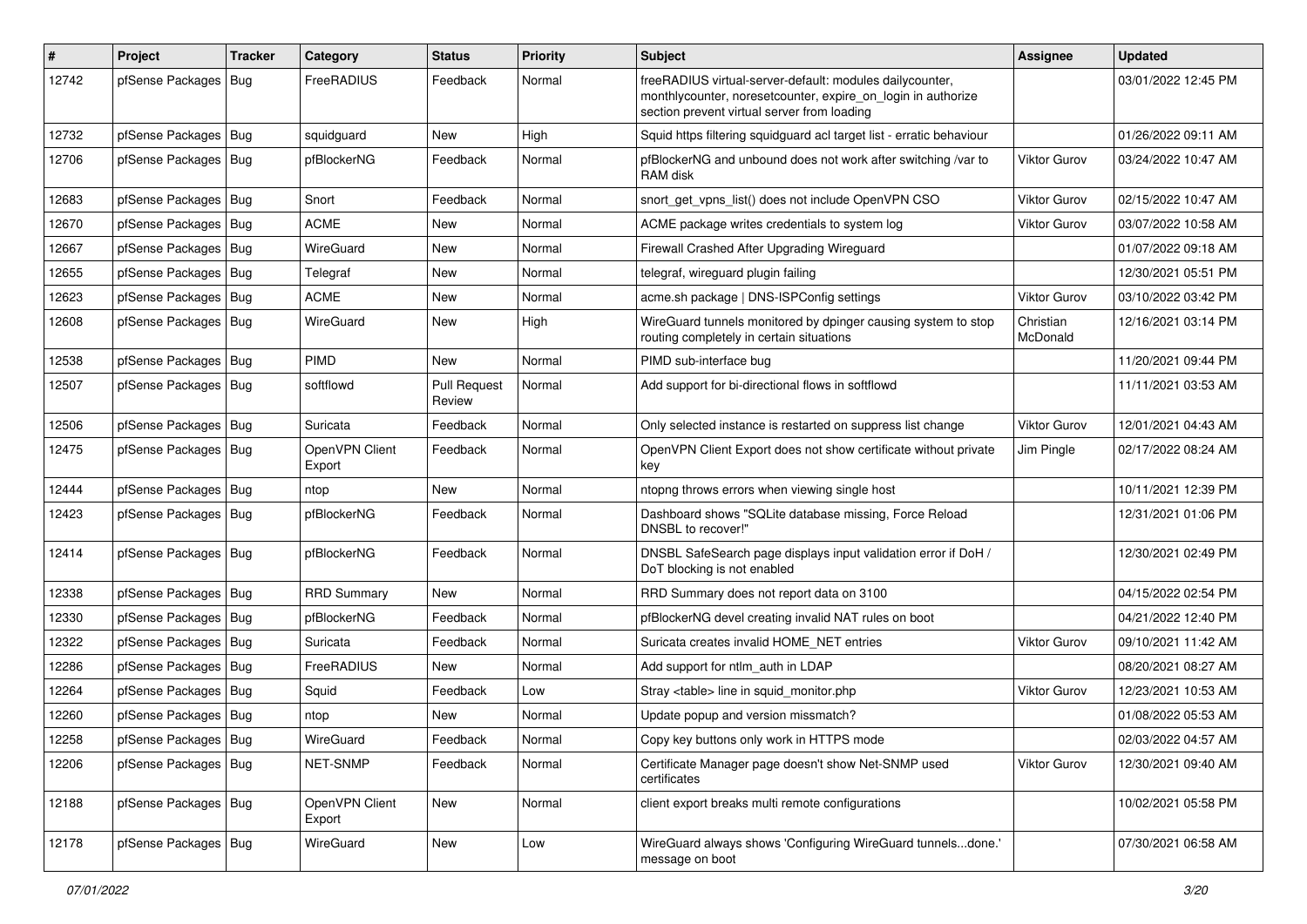| $\sharp$ | Project                | <b>Tracker</b> | Category                     | <b>Status</b> | <b>Priority</b> | Subject                                                                    | <b>Assignee</b>     | <b>Updated</b>      |
|----------|------------------------|----------------|------------------------------|---------------|-----------------|----------------------------------------------------------------------------|---------------------|---------------------|
| 12167    | pfSense Packages       | Bug            | <b>FRR</b>                   | Feedback      | Normal          | BGP TCP setkey not set if neighbor is in peer group                        | Viktor Gurov        | 09/16/2021 09:38 AM |
| 12130    | pfSense Packages   Bug |                | Zeek                         | New           | Normal          | Zeek fails to start                                                        |                     | 07/15/2021 02:00 AM |
| 12126    | pfSense Packages       | Bug            | FreeRADIUS                   | New           | Normal          | freeradius3 0.15.7 31                                                      |                     | 10/11/2021 08:21 AM |
| 12114    | pfSense Packages       | Bug            | syslog-ng                    | Feedback      | Normal          | syslog-ng only binds to the last specified interface                       |                     | 04/21/2022 12:40 PM |
| 12101    | pfSense Packages   Bug |                | arpwatch                     | Assigned      | Normal          | ArpWatch Suppression Mac for "flip-flop" not suppressing                   | Viktor Gurov        | 10/09/2021 07:19 PM |
| 12084    | pfSense Packages   Bug |                | <b>FRR</b>                   | New           | Normal          | libfrr.so.0 error on SG-1100                                               |                     | 06/26/2021 08:22 AM |
| 12073    | pfSense Packages   Bug |                | NET-SNMP                     | Feedback      | Normal          | netsnmptrapd.conf syntax is wrong                                          |                     | 04/21/2022 12:40 PM |
| 12036    | pfSense Packages       | Bug            | Zabbix                       | Feedback      | Normal          | Certificate Manager page do not show Zabbix used certificates              | Viktor Gurov        | 07/15/2021 11:46 AM |
| 12033    | pfSense Packages   Bug |                | pfBlockerNG                  | New           | Normal          | maxmindb and _sqlite3 modules not found                                    |                     | 10/01/2021 04:42 AM |
| 12009    | pfSense Packages   Bug |                | Zabbix                       | New           | Normal          | Zabbix Agent starts twice by /etc/rc.start_packages                        |                     | 06/08/2021 01:35 AM |
| 11997    | pfSense Packages   Bug |                | <b>IPsec Profile Wizard</b>  | New           | Normal          | Add Support for Android Strongswan Profiles in the Profile Wizard          | Jim Pingle          | 07/10/2021 07:51 PM |
| 11980    | pfSense Packages   Bug |                | FreeRADIUS                   | Feedback      | Normal          | EAP does not work with SQL backend                                         |                     | 07/21/2021 07:24 AM |
| 11970    | pfSense Packages   Bug |                | Coreboot                     | New           | Normal          | Netgate Firmware Upgrade Doesn't Work on XG-2758                           |                     | 04/21/2022 12:39 PM |
| 11961    | pfSense Packages   Bug |                | <b>FRR</b>                   | Feedback      | Normal          | FRR OSPF add unwanted area 0 authentication to router ospf                 | Viktor Gurov        | 09/16/2021 10:25 PM |
| 11937    | pfSense Packages   Bug |                | haproxy                      | Feedback      | Normal          | HAproxy "Use Client-IP" option breaks Captive Portal                       | Viktor Gurov        | 06/22/2021 08:48 AM |
| 11936    | pfSense Packages   Bug |                | <b>FRR</b>                   | Incomplete    | High            | FRR does not connect BGP when using password                               |                     | 05/19/2021 08:12 AM |
| 11898    | pfSense Packages       | Bug            | apcupsd                      | New           | Normal          | PHP error from apcupsd dashboard widget                                    |                     | 05/07/2021 09:12 AM |
| 11848    | pfSense Packages   Bug |                | Squid                        | New           | Normal          | Issue with squid cache download speed                                      |                     | 04/23/2021 09:30 PM |
| 11847    | pfSense Packages   Bug |                | <b>FRR</b>                   | Feedback      | Normal          | Filters not applied to PEER Groups                                         | Viktor Gurov        | 07/30/2021 07:45 PM |
| 11841    | pfSense Packages   Bug |                | <b>FRR</b>                   | New           | Normal          | FRR access lists default bahavior changed to permit by default             |                     | 04/22/2021 09:52 AM |
| 11836    | pfSense Packages       | Bug            | <b>FRR</b>                   | Assigned      | Normal          | FRR ACCEPTFILTER unstable                                                  | Viktor Gurov        | 02/14/2022 07:20 AM |
| 11835    | pfSense Packages   Bug |                | <b>FRR</b>                   | New           | Normal          | FRR OSPF redistributed connected routes disappearing                       |                     | 04/22/2021 07:11 AM |
| 11802    | pfSense Packages       | Bug            | FreeRADIUS                   | New           | Normal          | FreeRADIUS sync                                                            |                     | 05/10/2021 04:18 AM |
| 11797    | pfSense Packages   Bug |                | <b>Status Traffic Totals</b> | New           | Normal          | Traffic Totals lost upon reboot when using a ramdisk for /var and<br>/tmp  | John Cornwell       | 04/10/2021 06:27 PM |
| 11780    | pfSense Packages   Bug |                | Suricata                     | <b>New</b>    | Very High       | Suricata package fails to prune suricata.log                               |                     | 08/06/2021 07:18 AM |
| 11777    | pfSense Packages   Bug |                | Unbound                      | New           | Very Low        | Input validation prevents DNS Resolver from being disabled                 |                     | 04/05/2021 05:51 PM |
| 11763    | pfSense Packages   Bug |                | Status_Monitoring            | New           | Normal          | Traffic graphs refresh issue                                               |                     | 05/03/2021 09:44 AM |
| 11756    | pfSense Packages   Bug |                | haproxy                      | Feedback      | Normal          | HaProxy does not transfer backend states during reload                     | <b>Viktor Gurov</b> | 07/14/2021 01:21 PM |
| 11746    | pfSense Packages   Bug |                | FreeRADIUS                   | Feedback      | Normal          | Second LDAP server configuration misses the ipaNThash control<br>attribute | Viktor Gurov        | 07/14/2021 01:44 PM |
| 11742    | pfSense Packages   Bug |                | Suricata                     | New           | Normal          | Blocking / Unblocking is not working correctly.                            |                     | 09/01/2021 11:08 AM |
| 11693    | pfSense Packages   Bug |                | <b>FRR</b>                   | Feedback      | Normal          | IPv6 static routing fails                                                  | Viktor Gurov        | 04/26/2022 08:50 AM |
| 11681    | pfSense Packages   Bug |                | <b>FRR</b>                   | Feedback      | Normal          | FRR generates invalid BFD configuration after removing interfaces          | Viktor Gurov        | 07/14/2021 04:40 PM |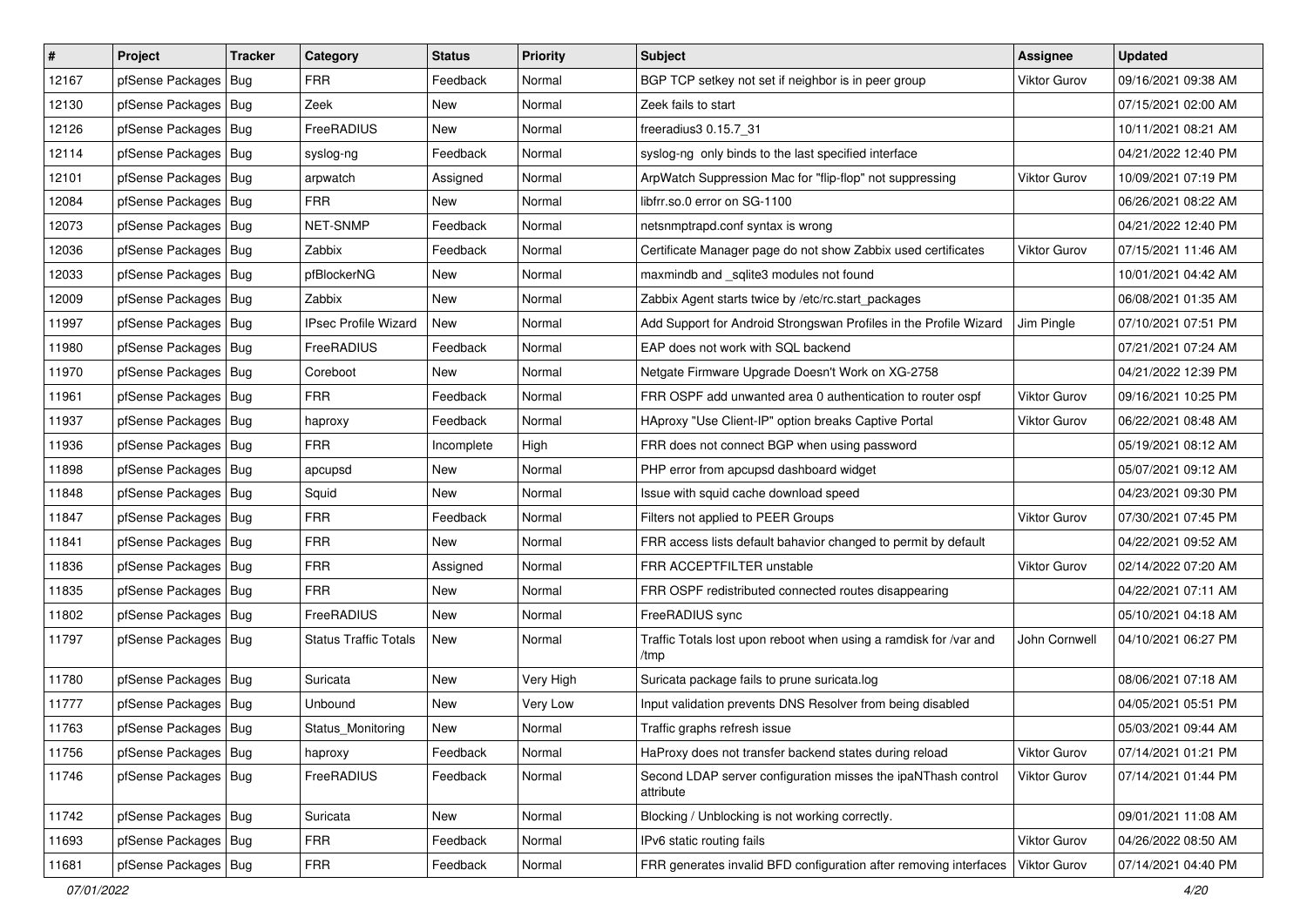| $\sharp$ | Project                | <b>Tracker</b> | Category         | <b>Status</b>                 | <b>Priority</b> | <b>Subject</b>                                                                                                         | <b>Assignee</b>     | <b>Updated</b>      |
|----------|------------------------|----------------|------------------|-------------------------------|-----------------|------------------------------------------------------------------------------------------------------------------------|---------------------|---------------------|
| 11650    | pfSense Packages       | Bug            | <b>FRR</b>       | New                           | Very Low        | FRR configuration broken on restore of manually edited FRR<br>config sections                                          |                     | 03/10/2021 08:50 AM |
| 11610    | pfSense Packages   Bug |                | <b>NET-SNMP</b>  | New                           | Normal          | NET-SNMP is not setting the correct permissions on AgentX                                                              |                     | 06/28/2021 07:54 AM |
| 11592    | pfSense Packages   Bug |                | node exporter    | New                           | Normal          | Node exporter can not read system statistics                                                                           |                     | 10/15/2021 09:37 PM |
| 11572    | pfSense Packages       | Bug            | pfBlockerNG      | New                           | High            | Auto created firewall rules have IPv4 as protocol only - even for<br>IPv6 lists.                                       |                     | 06/25/2022 10:59 AM |
| 11563    | pfSense Packages   Bug |                | <b>BIND</b>      | New                           | High            | BIND GUI writes TXT records > 255 characters                                                                           |                     | 02/27/2021 07:11 AM |
| 11530    | pfSense Packages   Bug |                | ntop             | Feedback                      | Low             | ntopng 4.2 needs to be updated to 4.3, Bug when accessing a host<br>for details                                        |                     | 03/05/2022 08:35 PM |
| 11525    | pfSense Packages   Bug |                | Suricata         | New                           | Normal          | pfsense 2.5.0 release version for vlan issue to suricata                                                               |                     | 11/11/2021 08:16 AM |
| 11522    | pfSense Packages   Bug |                | Zabbix           | New                           | Normal          | fping6 error                                                                                                           |                     | 02/24/2021 07:13 AM |
| 11515    | pfSense Packages   Bug |                | node exporter    | Feedback                      | Normal          | node exporter 0.18.1 1 - Unable to interact or start the service<br>from web ui                                        | <b>Viktor Gurov</b> | 07/14/2021 12:37 PM |
| 11509    | pfSense Packages   Bug |                | LCDProc          | New                           | Low             | LCD package - not starting at boot - stop and start in Status<br>Window not possible                                   |                     | 02/23/2021 10:55 AM |
| 11493    | pfSense Packages       | Bug            | Zabbix           | New                           | Very Low        | After upgrade zabbix proxy wont start                                                                                  |                     | 02/21/2021 05:31 AM |
| 11491    | pfSense Packages   Bug |                | haproxy          | Feedback                      | Normal          | haproxy-devel v0.62 2 - startup error 'httpchk'                                                                        | Viktor Gurov        | 06/22/2021 08:46 AM |
| 11490    | pfSense Packages   Bug |                | Service Watchdog | New                           | Very Low        | Service Watchdog - Impacts Reboots and Package Updates                                                                 |                     | 02/22/2021 12:07 PM |
| 11479    | pfSense Packages   Bug |                | snmptt           | New                           | Normal          | snmptt 1.4.2 does not work in daemon mode                                                                              |                     | 02/20/2021 04:37 PM |
| 11477    | pfSense Packages   Bug |                | FRR              | Feedback                      | Normal          | FRR does not recognize some BFD options                                                                                | <b>Viktor Gurov</b> | 02/26/2021 10:52 PM |
| 11434    | pfSense Packages       | Bug            | squidguard       | Feedback                      | Normal          | SquidGuard over 1.16.18 11                                                                                             |                     | 04/21/2022 12:40 PM |
| 11414    | pfSense Packages   Bug |                | pfBlockerNG      | New                           | Normal          | Enabling feed "Public_DNS4_all" breaks some Google services                                                            |                     | 02/13/2021 02:46 AM |
| 11404    | pfSense Packages   Bug |                | <b>FRR</b>       | Feedback                      | Normal          | Incorrect prefix/access lists migration on update                                                                      | Viktor Gurov        | 02/18/2021 09:49 AM |
| 11398    | pfSense Packages       | Bug            | pfBlockerNG      | New                           | Normal          | pfBlocker upgrade hangs forever                                                                                        |                     | 04/21/2022 12:39 PM |
| 11388    | pfSense Packages   Bug |                | FreeRADIUS       | Feedback                      | Normal          | Captive Portal authentication error with MySQL backend                                                                 | <b>Viktor Gurov</b> | 02/10/2021 08:54 AM |
| 11377    | pfSense Packages   Bug |                | <b>FRR</b>       | <b>Pull Request</b><br>Review | Normal          | <b>FRR</b> deinstall                                                                                                   |                     | 03/10/2021 08:21 AM |
| 11375    | pfSense Packages   Bug |                | apcupsd          | New                           | Normal          | UPS Type <blank> for USB APC</blank>                                                                                   |                     | 02/26/2021 11:10 AM |
| 11345    | pfSense Packages       | Bug            | <b>FRR</b>       | Feedback                      | Normal          | FRR-OSPF - No "prefix-list" possible                                                                                   | Jim Pingle          | 02/04/2021 11:03 PM |
| 11343    | pfSense Packages   Bug |                | <b>BIND</b>      | Feedback                      | Low             | Invalid link to pfSense-pkg-bind changelog                                                                             | <b>Viktor Gurov</b> | 04/05/2022 08:12 AM |
| 11331    | pfSense Packages   Bug |                | FreeRADIUS       | Feedback                      | Normal          | FreeRADIUS latest package upgrade broke Plain Mac<br>Authentication                                                    | Viktor Gurov        | 01/30/2021 10:08 AM |
| 11274    | pfSense Packages   Bug |                | ntop             | Feedback                      | Normal          | ntopng https web server does not present full certificate chain                                                        | Viktor Gurov        | 01/28/2021 09:51 AM |
| 11261    | pfSense Packages   Bug |                | pfBlockerNG      | New                           | Normal          | pfBlockerNG ASN numbers in IPv4 (/IPv6) Custom_List generate<br>error(s) "Invalid numeric literal at line 1, column 7" |                     | 01/28/2021 08:34 AM |
| 11235    | pfSense Packages   Bug |                | Filer            | New                           | Normal          | Filer run script when "state" unchanged                                                                                |                     | 01/08/2021 07:24 AM |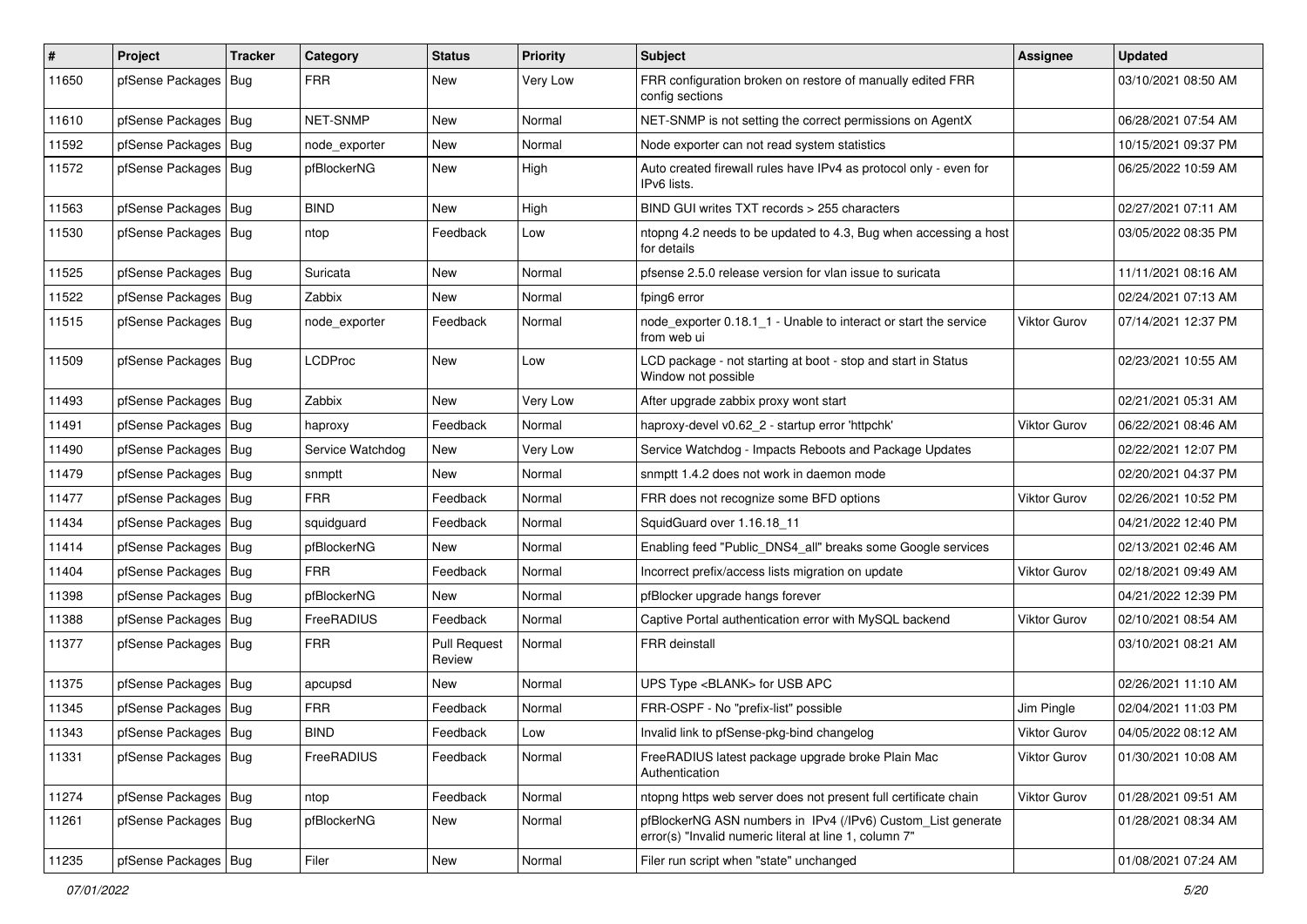| $\sharp$ | Project                | <b>Tracker</b> | Category        | <b>Status</b> | Priority | Subject                                                                                                                             | <b>Assignee</b> | <b>Updated</b>      |
|----------|------------------------|----------------|-----------------|---------------|----------|-------------------------------------------------------------------------------------------------------------------------------------|-----------------|---------------------|
| 11204    | pfSense Packages       | Bug            | <b>NET-SNMP</b> | Feedback      | Normal   | Fix net-snmp logging to syslog                                                                                                      | Jim Pingle      | 03/19/2021 05:10 AM |
| 11185    | pfSense Packages   Bug |                | ntop            | Feedback      | Normal   | Redis service stopping before NtopNg                                                                                                |                 | 04/21/2022 12:40 PM |
| 11182    | pfSense Packages       | Bug            | <b>NRPE</b>     | New           | Normal   | NRPE in HA syncs the bind IP                                                                                                        |                 | 12/01/2021 02:15 AM |
| 11180    | pfSense Packages   Bug |                | Filer           | Feedback      | Normal   | Filer run action for files on sync that wan't been modified                                                                         | Viktor Gurov    | 01/08/2021 07:27 AM |
| 11158    | pfSense Packages   Bug |                | <b>FRR</b>      | New           | High     | <b>FRR Prefix Lists</b>                                                                                                             |                 | 12/30/2020 04:55 PM |
| 11135    | pfSense Packages   Bug |                | haproxy         | Feedback      | High     | HAproxy OCSP reponse crontab bug                                                                                                    | Viktor Gurov    | 09/10/2021 11:51 AM |
| 11098    | pfSense Packages   Bug |                | Backup          | Feedback      | Normal   | Backup Files and Directories plugin crashes firewall if /root<br>specified as backup location                                       | Viktor Gurov    | 12/23/2021 10:45 AM |
| 11074    | pfSense Packages   Bug |                | <b>BIND</b>     | New           | Low      | bind Zone Settings Zones, Save button opens "Confirmation<br>required to save changes"                                              |                 | 11/16/2020 11:08 AM |
| 11054    | pfSense Packages   Bug |                | FreeRADIUS      | Assigned      | Normal   | Check Client Certificate CN not working as described                                                                                | Viktor Gurov    | 12/14/2021 07:22 AM |
| 11040    | pfSense Packages   Bug |                | pfBlockerNG     | New           | Normal   | pfb filter core faults when clearing firewall log                                                                                   |                 | 11/07/2020 01:44 PM |
| 11036    | pfSense Packages       | Bug            | haproxy         | New           | Normal   | <b>HAproxy ACL</b>                                                                                                                  |                 | 02/11/2022 11:27 AM |
| 11000    | pfSense Packages   Bug |                | haproxy         | New           | Very Low | haproxy deprecated trick suggested                                                                                                  |                 | 12/23/2020 02:55 PM |
| 10994    | pfSense Packages   Bug |                | squidguard      | New           | Low      | SquidGuard Blacklists Restore Default button does not work                                                                          |                 | 10/20/2020 12:26 PM |
| 10990    | pfSense Packages   Bug |                | <b>NET-SNMP</b> | Feedback      | Normal   | net-snmp IPv6 listen address needs to be wrapped in square<br>brackets                                                              |                 | 03/19/2021 05:09 AM |
| 10989    | pfSense Packages   Bug |                | Snort           | New           | Low      | Snort alert page has hidden characters in IPv6 address                                                                              |                 | 10/17/2020 04:06 PM |
| 10936    | pfSense Packages       | Bug            | haproxy         | Feedback      | Normal   | both haproxy/haproxy-devel non-existent option lb-agent-chk                                                                         |                 | 04/21/2022 12:40 PM |
| 10935    | pfSense Packages   Bug |                | <b>FRR</b>      | New           | Normal   | FRR 0.6.7-6 - BGPD service recycled IPv6 without Route Map                                                                          |                 | 12/30/2020 05:00 PM |
| 10900    | pfSense Packages   Bug |                | Backup          | Feedback      | Normal   | /packages/backup/backup.php?a=download&t=backup HTTP<br>504, or Sends PHP Error Message as ASCII/Text file Named<br>pfsense.bak.tgz |                 | 04/05/2022 01:51 AM |
| 10845    | pfSense Packages   Bug |                | apcupsd         | New           | Normal   | apcupsd doesn't stop when not enabled                                                                                               |                 | 08/24/2020 10:16 AM |
| 10791    | pfSense Packages   Bug |                | <b>PIMD</b>     | New           | Normal   | Valid (vlan)interfaces do not get vif reporting "Invalid phyint<br>address"                                                         |                 | 10/06/2020 09:20 AM |
| 10783    | pfSense Packages   Bug |                | ntop            | New           | Normal   | NtopNG is very unstable on arm64                                                                                                    |                 | 07/22/2020 09:07 AM |
| 10760    | pfSense Packages   Bug |                | <b>BIND</b>     | New           | High     | pfSense BIND 9.14.12 server terminates due to assertion failure                                                                     |                 | 07/11/2020 04:53 PM |
| 10695    | pfSense Packages   Bug |                | FreeRADIUS      | New           | Normal   | FreeRadius Accounting skipping MBs after reboot due to power<br>down                                                                |                 | 06/24/2020 04:49 AM |
| 10693    | pfSense Packages   Bug |                | <b>BIND</b>     | New           | Normal   | pfSense Bind Zone Editor UI does not update zone serial number<br>when a change is made                                             |                 | 09/01/2021 12:51 AM |
| 10692    | pfSense Packages   Bug |                | PIMD            | Feedback      | Normal   | PIMD starts twice at boot                                                                                                           |                 | 04/21/2022 12:40 PM |
| 10608    | pfSense Packages   Bug |                | Squid           | Feedback      | Normal   | Update squid port to 4.11-p2                                                                                                        |                 | 03/02/2021 04:00 AM |
| 10606    | pfSense Packages   Bug |                | Snort           | New           | Normal   | Snort Inline stopped working after upgrade to FreeBSD 12.1<br>(network traffic blocked after heavy load randomly)                   |                 | 05/28/2020 10:06 AM |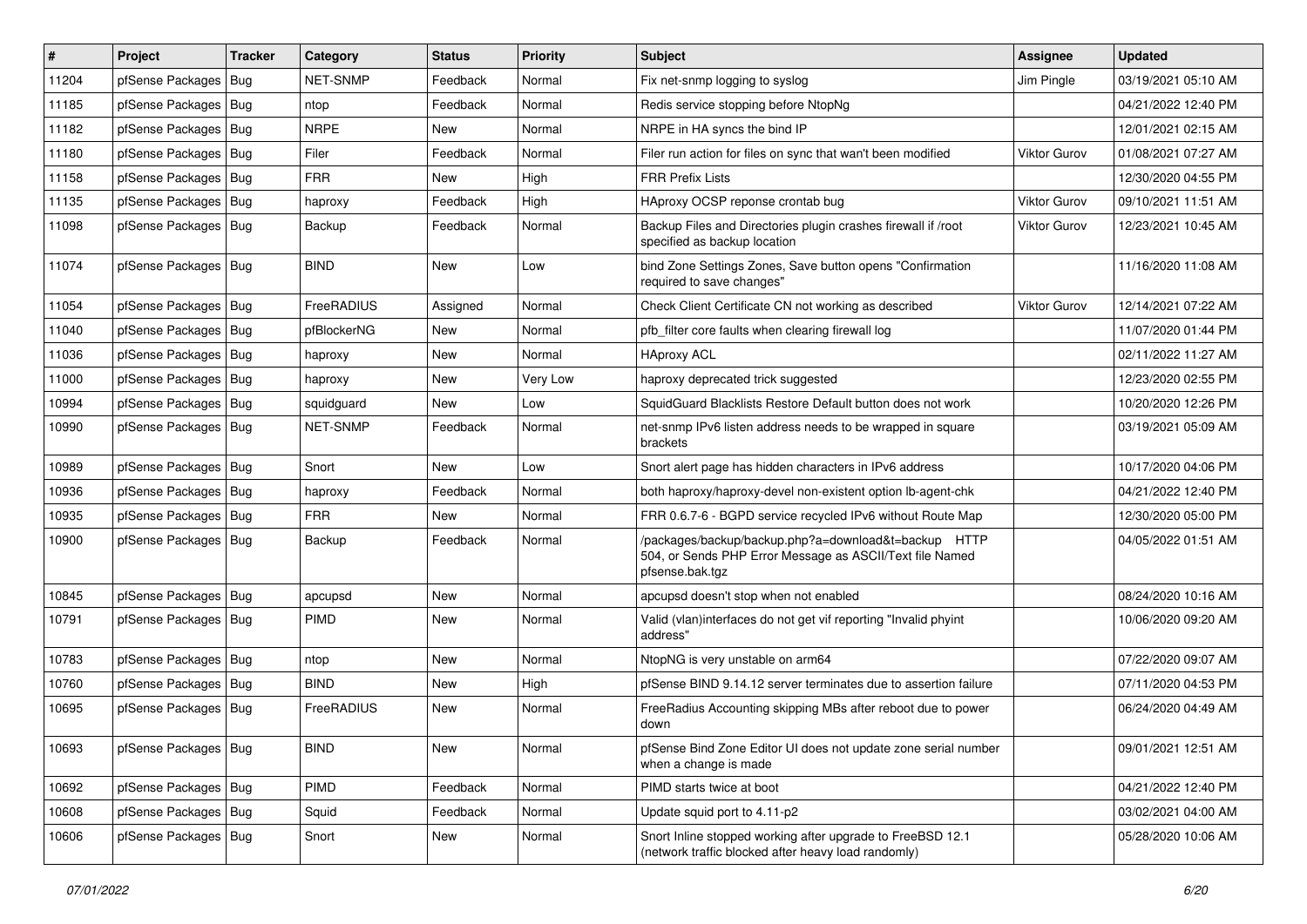| #     | Project                | <b>Tracker</b> | Category                     | <b>Status</b> | Priority | <b>Subject</b>                                                                                                                                              | Assignee            | <b>Updated</b>      |
|-------|------------------------|----------------|------------------------------|---------------|----------|-------------------------------------------------------------------------------------------------------------------------------------------------------------|---------------------|---------------------|
| 10601 | pfSense Packages       | Bug            | Status Monitoring            | New           | Normal   | Dashboard->Traffic Graphs Scale is capped for outbound                                                                                                      |                     | 05/29/2020 10:13 AM |
| 10590 | pfSense Packages   Bug |                | pfBlockerNG                  | <b>New</b>    | Normal   | pfBlockerNG: Invalid argument supplied for foreach()                                                                                                        |                     | 05/26/2020 08:22 AM |
| 10572 | pfSense Packages   Bug |                | Squid                        | Feedback      | Normal   | STARTTLS option is ignored                                                                                                                                  | <b>Viktor Gurov</b> | 04/22/2022 02:20 AM |
| 10526 | pfSense Packages   Bug |                | pfBlockerNG                  | New           | Normal   | Package pfBlockerNG Crashes on Alert view                                                                                                                   |                     | 05/04/2020 08:59 AM |
| 10516 | pfSense Packages   Bug |                | <b>FRR</b>                   | <b>New</b>    | Normal   | <b>FRR Access list</b>                                                                                                                                      |                     | 12/06/2020 11:02 PM |
| 10503 | pfSense Packages   Bug |                | <b>FRR</b>                   | <b>New</b>    | Normal   | Flapping any GW in multi-WAN influences restating all IPsec<br>tunnels in FRR which leads to dropping all IPsec VTI static routes<br>and related BGP issues |                     | 05/08/2020 07:51 PM |
| 10502 | pfSense Packages   Bug |                | <b>Ildpd</b>                 | In Progress   | Normal   | LLDP spamming errors on Netgate XG-7100                                                                                                                     |                     | 04/21/2022 12:39 PM |
| 10487 | pfSense Packages   Bug |                | Telegraf                     | New           | Normal   | Telegraf package not sending logs to influxdb server                                                                                                        |                     | 05/03/2020 07:09 PM |
| 10450 | pfSense Packages   Bug |                | Squid                        | Feedback      | Normal   | Squid reverse proxy switching peers                                                                                                                         | <b>Viktor Gurov</b> | 04/22/2022 02:21 AM |
| 10445 | pfSense Packages   Bug |                | <b>BIND</b>                  | Feedback      | Normal   | BIND crashed when added RPZ. rpz is not a master or slave zone.                                                                                             |                     | 04/21/2022 12:40 PM |
| 10436 | pfSense Packages   Bug |                | softflowd                    | <b>New</b>    | Normal   | softflowd no longer sends flow data after upgrade ( $v0.9.9$ 1 -><br>v1.0.0                                                                                 |                     | 06/07/2022 12:25 AM |
| 10429 | pfSense Packages   Bug |                | <b>Status Traffic Totals</b> | <b>New</b>    | Normal   | Status Traffic Total broken 2.4.5                                                                                                                           | Jared Dillard       | 02/27/2021 07:55 PM |
| 10426 | pfSense Packages   Bug |                | Filer                        | Feedback      | Normal   | Filer must validate that File name is unig                                                                                                                  |                     | 04/20/2022 11:02 AM |
| 10393 | pfSense Packages   Bug |                | syslog-ng                    | Feedback      | Normal   | Syslog-ng TLS support is broken                                                                                                                             |                     | 04/21/2022 12:40 PM |
| 10370 | pfSense Packages   Bug |                | ntop                         | New           | Normal   | ntopng Timeseries not send to InfluxDB                                                                                                                      |                     | 03/30/2020 09:42 AM |
| 10330 | pfSense Packages   Bug |                | <b>BIND</b>                  | Feedback      | Normal   | BIND zone configuration displays wrong DS resource record with<br>inline DNSSEC signing enabled                                                             |                     | 04/21/2022 12:40 PM |
| 10294 | pfSense Packages   Bug |                | <b>FRR</b>                   | <b>New</b>    | Normal   | FRR Route Counts Incorrect on Status Page                                                                                                                   | Jim Pingle          | 02/26/2020 11:08 AM |
| 10292 | pfSense Packages   Bug |                | Suricata                     | <b>New</b>    | Normal   | Suricata not respecting SID Mgmt list                                                                                                                       |                     | 02/27/2020 01:02 PM |
| 10279 | pfSense Packages   Bug |                | open-vm-tools                | New           | Normal   | pfSense's OpenVM Tools on ESXi 6.7 no longer provides guest<br>vm functionality                                                                             |                     | 03/01/2020 06:07 PM |
| 10278 | pfSense Packages   Bug |                | pfBlockerNG                  | <b>New</b>    | Normal   | pfBlockerNG: Formatting issue on DNSBL stats page                                                                                                           |                     | 02/24/2020 01:36 PM |
| 10265 | pfSense Packages   Bug |                | <b>Notes</b>                 | <b>New</b>    | Very Low | Adding a Note with malformed title will force system restore                                                                                                |                     | 02/27/2020 10:12 AM |
| 10253 | pfSense Packages   Bug |                | pfBlockerNG                  | <b>New</b>    | Normal   | pfblockerng-devel uses user interface for VIP causing issues with<br>other services                                                                         |                     | 02/11/2020 09:17 AM |
| 10252 | pfSense Packages   Bug |                | pfBlockerNG                  | <b>New</b>    | High     | pfblockerng-devel                                                                                                                                           |                     | 02/11/2020 05:18 PM |
| 10188 | pfSense Packages   Bug |                | pfBlockerNG                  | New           | Normal   | Reputation tab is not working                                                                                                                               |                     | 01/24/2020 10:06 AM |
| 10164 | pfSense Packages   Bug |                | pfBlockerNG                  | New           | Normal   | pfBlockerNG dashboard widget position is not maintained when<br>updating                                                                                    |                     | 01/06/2020 10:06 AM |
| 9999  | pfSense Packages   Bug |                | pfBlockerNG                  | New           | Normal   | unbound fatal error if System Domain in DNSBL and System<br>Domain Local Zone Type is Redirect                                                              |                     | 12/25/2019 08:10 AM |
| 9934  | pfSense Packages   Bug |                | Suricata                     | New           | Normal   | suricata update kills WAN interface                                                                                                                         |                     | 02/20/2020 09:17 AM |
| 9895  | pfSense Packages   Bug |                | Snort                        | New           | Normal   | snort reinstallation failed                                                                                                                                 |                     | 06/23/2021 08:01 AM |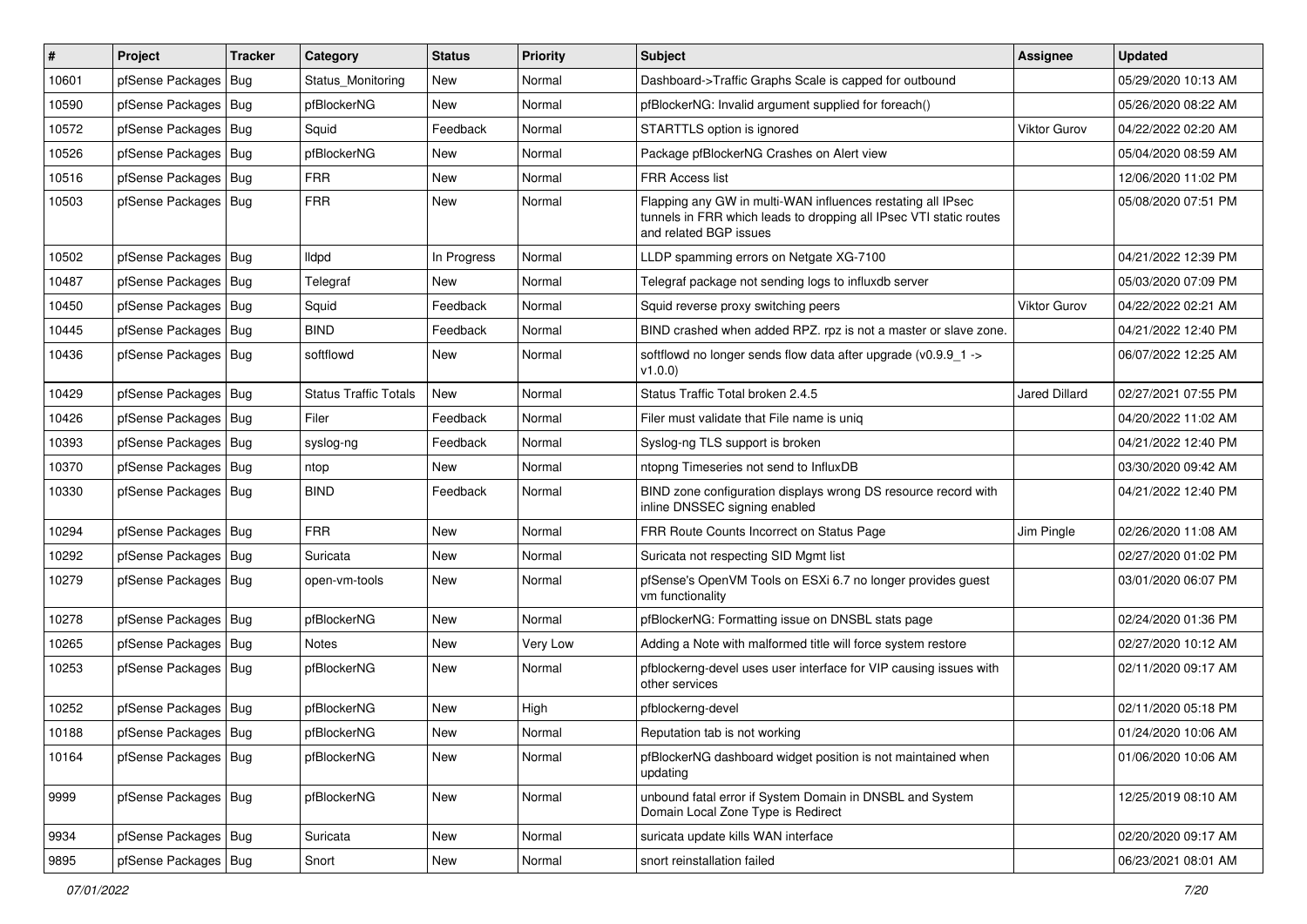| $\pmb{\#}$ | <b>Project</b>         | <b>Tracker</b> | Category                     | <b>Status</b> | Priority | <b>Subject</b>                                                                                       | <b>Assignee</b>     | <b>Updated</b>      |
|------------|------------------------|----------------|------------------------------|---------------|----------|------------------------------------------------------------------------------------------------------|---------------------|---------------------|
| 9724       | pfSense Packages   Bug |                | pfBlockerNG                  | New           | High     | pfblockerng-firewall-filter-service-will-not-start                                                   |                     | 09/05/2019 06:32 AM |
| 9707       | pfSense Packages   Bug |                | pfBlockerNG                  | New           | Normal   | Some networks already existing in deny Feeds are not stopped<br>even if existing in custom deny list |                     | 08/28/2019 10:03 AM |
| 9676       | pfSense Packages   Bug |                | pfBlockerNG                  | New           | Normal   | AS lookup fails                                                                                      |                     | 12/26/2019 12:17 AM |
| 9662       | pfSense Packages   Bug |                | pfBlockerNG                  | New           | Normal   | PfblockerNG do not update after pfsense reboot and wait for next<br>cron task                        |                     | 08/20/2019 09:00 AM |
| 9568       | pfSense Packages   Bug |                | Squid                        | <b>New</b>    | Normal   | UFSSwapDir::openLog: Failed to open swap log.                                                        |                     | 05/29/2019 09:18 PM |
| 9537       | pfSense Packages   Bug |                | <b>Status Traffic Totals</b> | New           | Normal   | One month offset in displayed data between time changes                                              | Jared Dillard       | 05/01/2020 08:27 AM |
| 9500       | pfSense Packages   Bug |                | haproxy                      | New           | Normal   | HAproxy does not delete non-applicable action config                                                 |                     | 01/18/2022 06:28 AM |
| 9497       | pfSense Packages   Bug |                | AWS VPC                      | New           | Normal   | AWS VPN Wizard: WebGUI times out.                                                                    |                     | 11/13/2019 10:07 AM |
| 9495       | pfSense Packages   Bug |                | AWS VPC                      | <b>New</b>    | Normal   | AWS VPC VPN wizard produces incorrect config (SHA256 should<br>be SHA1)                              |                     | 08/19/2019 02:45 PM |
| 9486       | pfSense Packages   Bug |                | softflowd                    | New           | Very Low | ifindex values used for softflowd are incorrect                                                      |                     | 08/14/2019 02:30 PM |
| 9348       | pfSense Packages   Bug |                | <b>ACME</b>                  | <b>New</b>    | Normal   | Results of Acme certificate issuance/renewal are not properly<br>formatted                           |                     | 02/22/2019 12:08 PM |
| 9337       | pfSense Packages   Bug |                | Telegraf                     | <b>New</b>    | Normal   | Telegraf ping input fails                                                                            |                     | 02/18/2019 10:40 AM |
| 9335       | pfSense Packages   Bug |                | haproxy                      | Feedback      | Normal   | Stored XSS in HAProxy / haproxy listeners edit.php                                                   | <b>Jim Pingle</b>   | 02/18/2019 09:35 AM |
| 9286       | pfSense Packages   Bug |                | squidguard                   | New           | Normal   | squidGuard - Unable to change IP for sgerror.php URL in<br>configuration                             |                     | 11/13/2019 10:07 AM |
| 9261       | pfSense Packages   Bug |                | haproxy                      | <b>New</b>    | Normal   | haproxy GUI failure                                                                                  |                     | 01/08/2019 12:41 PM |
| 9247       | pfSense Packages   Bug |                | haproxy                      | New           | Low      | HAProxy multiple server selection on stats pages doesn't work                                        |                     | 01/02/2019 04:44 PM |
| 9229       | pfSense Packages   Bug |                | Tinc                         | New           | Normal   | Tinc package: no way of specifying multiple critical configuration<br>parameters from web interface  |                     | 08/13/2019 09:25 AM |
| 9143       | pfSense Packages   Bug |                | ntop                         | New           | Normal   | ntopng not displaying values in historical correctly                                                 |                     | 11/22/2018 07:24 AM |
| 9139       | pfSense Packages   Bug |                | Telegraf                     | New           | Normal   | telegraf: add ping for default gateway(s)                                                            |                     | 05/21/2020 04:23 PM |
| 9138       | pfSense Packages   Bug |                | Telegraf                     | New           | Normal   | telegraf: add section for custom config lines                                                        |                     | 02/18/2019 03:36 PM |
| 9079       | pfSense Packages   Bug |                | ntop                         | New           | Normal   | High CPU usage of ntopng even during IDLE and no network<br>traffic                                  |                     | 12/16/2018 02:40 PM |
| 9025       | pfSense Packages   Bug |                | squidguard                   | New           | Normal   | SquidGard + Target categories                                                                        |                     | 10/08/2018 01:00 AM |
| 9012       | pfSense Packages   Bug |                | Squid                        | New           | Very Low | Captive Portal authentication in Squid Proxy Server does not work                                    |                     | 10/12/2019 05:06 AM |
| 8909       | pfSense Packages   Bug |                | Tinc                         | New           | Normal   | tinc package makes /rc.newwanip looping forever                                                      |                     | 08/13/2019 09:25 AM |
| 8902       | pfSense Packages   Bug |                | haproxy                      | New           | Normal   | HAproxy package not use custom DNS for lookup on apply new<br>config                                 |                     | 09/16/2018 08:16 AM |
| 8827       | pfSense Packages   Bug |                | squidguard                   | New           | Normal   | Squidguard: ACL redirect modes 'redirect' and 'err page' send<br>unresolvable URLs to the client.    | <b>Viktor Gurov</b> | 12/21/2021 05:49 AM |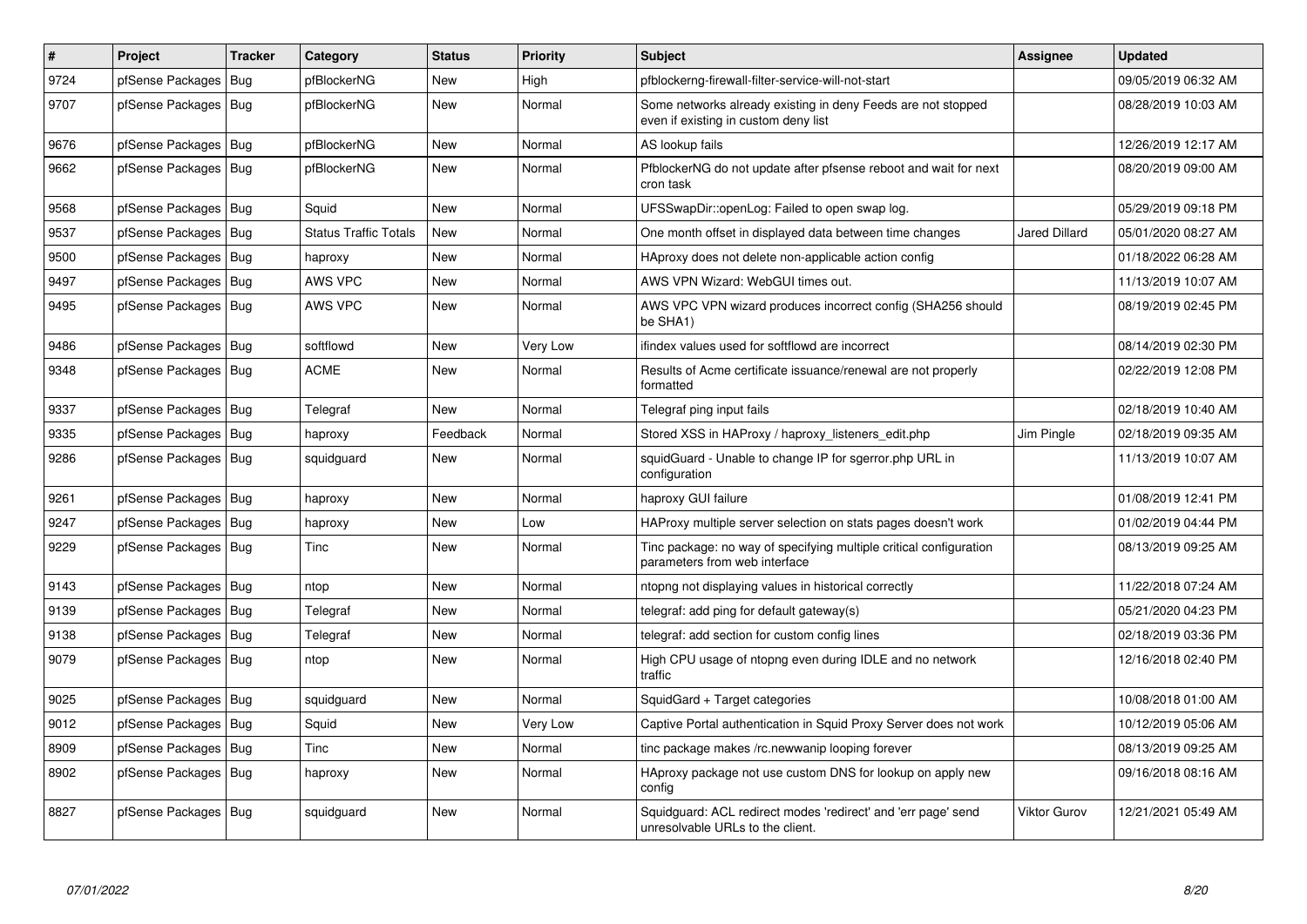| #    | <b>Project</b>         | <b>Tracker</b> | Category                     | <b>Status</b> | <b>Priority</b> | <b>Subject</b>                                                                                                                             | <b>Assignee</b>      | <b>Updated</b>      |
|------|------------------------|----------------|------------------------------|---------------|-----------------|--------------------------------------------------------------------------------------------------------------------------------------------|----------------------|---------------------|
| 8752 | pfSense Packages       | Bug            | squidguard                   | New           | Normal          | For SquidGuard in "Common ACL" menu "Target Rules List"<br>"access" option always stays with default value '---' for my Target<br>category |                      | 08/06/2018 05:53 AM |
| 8705 | pfSense Packages       | Bug            | syslog-ng                    | <b>New</b>    | Normal          | Syslog-NG error in latest snapshot                                                                                                         |                      | 07/27/2018 10:17 AM |
| 8589 | pfSense Packages   Bug |                | FreeRADIUS                   | <b>New</b>    | Normal          | FreeRadius 0.15.5 2 ignoring tunnelled-reply=no                                                                                            |                      | 02/18/2019 03:40 PM |
| 8560 | pfSense Packages   Bug |                | <b>ACME</b>                  | New           | Normal          | ACME: can't update DNS records in DNSMadeEasy registar for<br>several domains with different API keys/ids                                  |                      | 06/08/2018 01:28 PM |
| 8516 | pfSense Packages       | Bug            | FreeRADIUS                   | New           | Normal          | FreeRADIUS requires settings re-saved after pfSense upgrade                                                                                | Jim Pingle           | 12/31/2021 05:58 PM |
| 8513 | pfSense Packages       | Bug            | FreeRADIUS                   | New           | High            | Freeradius 3.x Idap problem                                                                                                                |                      | 02/18/2019 05:22 PM |
| 8454 | pfSense Packages       | Bug            | arpwatch                     | New           | Very Low        | Arpwatch package break email notifications from other sources                                                                              |                      | 06/23/2022 07:49 PM |
| 8438 | pfSense Packages       | Bug            | haproxy                      | New           | High            | haproxy: can't use ACL for cert with http-response actions                                                                                 |                      | 05/24/2018 01:12 PM |
| 8315 | pfSense Packages       | Bug            | Mail report                  | Feedback      | Normal          | Mail Report mail report send() behavior different than<br>notify_via_smtp()                                                                | Jim Pingle           | 09/24/2019 10:12 AM |
| 8295 | pfSense Packages       | Bug            | syslog-ng                    | New           | Normal          | syslog-ng logrotates tls files                                                                                                             |                      | 02/14/2018 06:12 AM |
| 8264 | pfSense Packages       | Bug            | FreeRADIUS                   | New           | Normal          | Radiusd restart on WAN change results in freeradius not running<br>(and possible solution)                                                 |                      | 04/21/2022 12:39 PM |
| 8251 | pfSense Packages       | Bua            | <b>FreeRADIUS</b>            | Feedback      | Normal          | Captiveportal + FreeRadius "Last activity" resets to Session start                                                                         |                      | 08/13/2019 11:10 AM |
| 8229 | pfSense Packages       | Bug            | syslog-ng                    | <b>New</b>    | Normal          | syslog-ng stops parsing logs after logrotate run                                                                                           |                      | 01/26/2018 12:00 PM |
| 8213 | pfSense Packages       | Bug            | haproxy                      | New           | Normal          | acl src file not populated from alias                                                                                                      |                      | 12/21/2017 02:02 PM |
| 8197 | pfSense Packages       | Bug            | <b>BIND</b>                  | New           | Normal          | BIND UI fails to properly update zone with inline DNSSEC signing<br>enabled                                                                |                      | 02/18/2019 05:23 PM |
| 8180 | pfSense Packages       | Bug            | syslog-ng                    | New           | Normal          | syslog-ng default log file                                                                                                                 |                      | 01/16/2018 12:53 PM |
| 7954 | pfSense Packages   Bug |                | Squid                        | Confirmed     | Normal          | Package upgrade/reinstall gets stuck on deinstall if the<br>package-provided service is not running                                        |                      | 10/18/2017 12:04 PM |
| 7797 | pfSense Packages       | Bug            | Squid                        | Feedback      | Normal          | Squid Reverse Proxy alternating between destinations                                                                                       |                      | 04/21/2022 12:40 PM |
| 7462 | pfSense Packages       | Bug            | haproxy                      | <b>New</b>    | Normal          | HAproxy not rebinding properly after WAN DHCP IP change                                                                                    |                      | 01/11/2018 09:15 AM |
| 7453 | pfSense Packages       | Bug            | <b>ACME</b>                  | New           | Normal          | DNS-ovh need to save or display consumer key                                                                                               |                      | 04/06/2017 10:54 AM |
| 7403 | pfSense Packages       | Bug            | <b>FreeRADIUS</b>            | New           | Normal          | Captive Portal + freeradius2 + MySQL problems with German<br>Umlaut                                                                        |                      | 03/17/2017 09:12 AM |
| 7388 | pfSense Packages       | Bug            | Suricata                     | <b>New</b>    | High            | Suricata does not property recognize MTU for PPPOE interfaces                                                                              |                      | 03/15/2017 05:17 AM |
| 7267 | pfSense Packages       | Bug            | <b>Status Traffic Totals</b> | <b>New</b>    | Normal          | Status Traffic Totals - Stacked Bar - Scale not high enough                                                                                | <b>Jared Dillard</b> | 11/18/2020 07:38 AM |
| 7039 | pfSense Packages       | Bug            | haproxy                      | Feedback      | Normal          | HAProxy backend configuration does not handle intermediate CAs<br>properly                                                                 |                      | 04/21/2022 12:40 PM |
| 6988 | pfSense Packages       | Bug            | Snort                        | New           | High            | SNORT Package PHP memory error                                                                                                             |                      | 06/28/2018 10:00 PM |
| 6964 | pfSense Packages       | Bug            | Suricata                     | Feedback      | Normal          | Host OS Policy Assignment broken when using "Import" or<br>"Aliases" buttons                                                               | <b>Viktor Gurov</b>  | 08/20/2021 07:52 AM |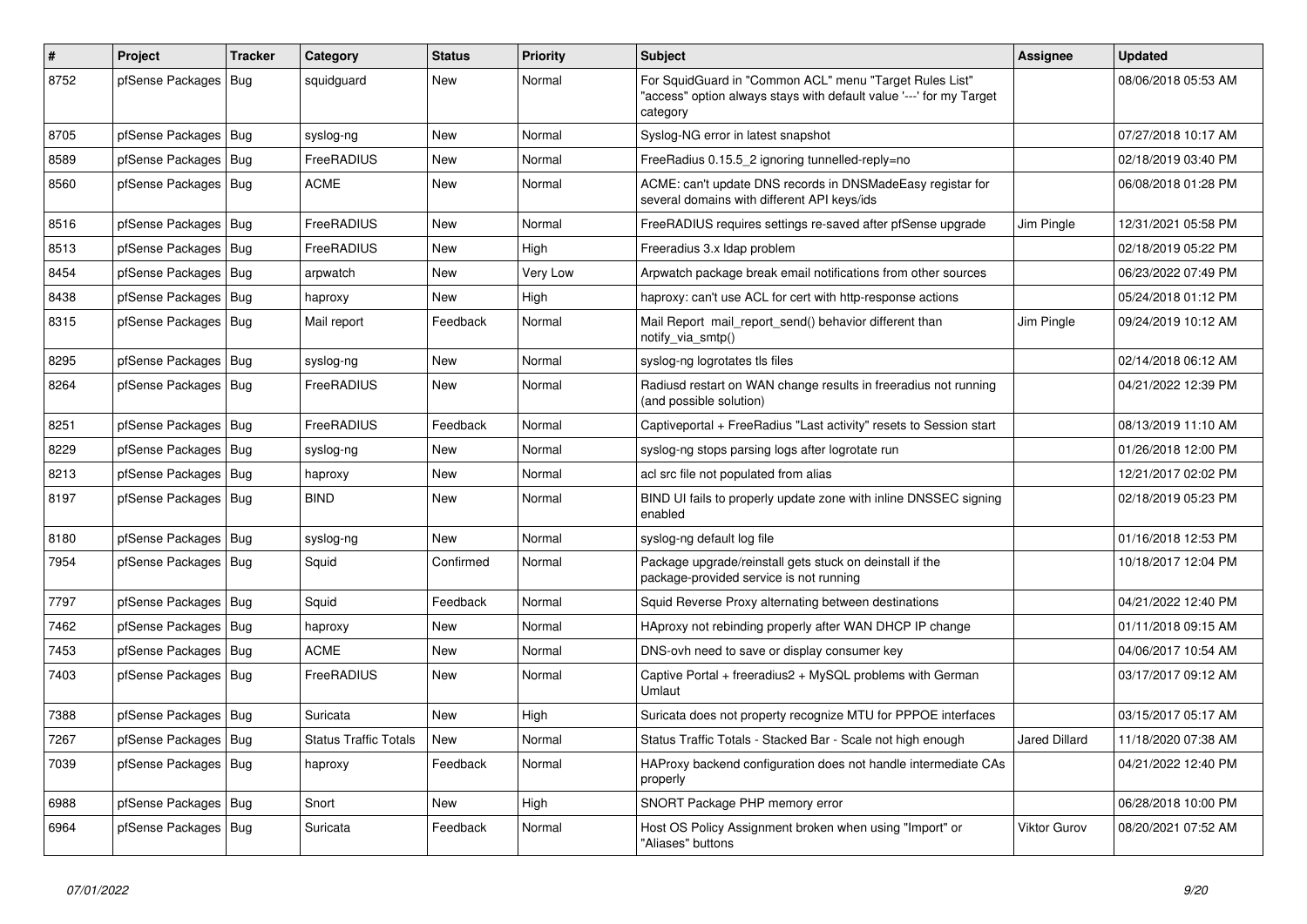| #     | Project                | <b>Tracker</b> | Category                 | <b>Status</b>                 | Priority | <b>Subject</b>                                                                                                                        | <b>Assignee</b>                | <b>Updated</b>      |
|-------|------------------------|----------------|--------------------------|-------------------------------|----------|---------------------------------------------------------------------------------------------------------------------------------------|--------------------------------|---------------------|
| 6861  | pfSense Packages       | Bug            | haproxy                  | New                           | Normal   | Ha-Proxy duplicated backend used in place of original backend                                                                         |                                | 02/18/2019 05:30 PM |
| 6784  | pfSense Packages   Bug |                | haproxy                  | New                           | Normal   | HAProxy version .48 will not use URL Table Alias for front end<br>listener                                                            |                                | 02/18/2019 05:32 PM |
| 6521  | pfSense Packages   Bug |                | squidguard               | New                           | Normal   | pfsense 2.3.1 squidguard -> Groups ACL -> Target Rules List<br>missing                                                                |                                | 06/25/2016 10:49 PM |
| 6471  | pfSense Packages   Bug |                | squidguard               | New                           | Normal   | pfsense 2.3.1 squidguard -> common ACL -> Target Rules List<br>missing                                                                |                                | 06/08/2016 06:22 PM |
| 6083  | pfSense Packages   Bug |                | Squid                    | New                           | Normal   | Sugid Realtime Monitor / Squid Cache Table not diplaying<br>correctly                                                                 |                                | 12/06/2016 07:25 AM |
| 6023  | pfSense Packages   Bug |                | Suricata                 | New                           | Low      | Traffic Shaper (pfsense 2.3) Suricata V3.0 Inline Mode Operation                                                                      | Luiz Souza                     | 04/15/2016 05:59 AM |
| 5751  | pfSense Packages   Bug |                | squidguard               | New                           | Normal   | SquidGuard target categories not saved when long "Domain List"<br>is provided                                                         |                                | 01/10/2016 08:55 AM |
| 4088  | pfSense Packages   Bug |                | squidguard               | Feedback                      | Normal   | Buggy squidgurd config file is created                                                                                                | Viktor Gurov                   | 01/28/2021 10:01 AM |
| 3962  | pfSense Packages       | Bug            | ladvd                    | Confirmed                     | Normal   | LADVD interface handling issues with lagg and bridge                                                                                  |                                | 12/05/2016 01:59 PM |
| 1620  | pfSense Packages       | Bug            | Squid                    | New                           | Normal   | Can't use transparent proxy when using bridge.                                                                                        |                                | 10/07/2021 04:19 AM |
| 13323 | pfSense                | Bug            | Captive Portal           | New                           | Normal   | Captive Portal breaks policy based routing for mac address<br>bypassed clients after upgrade to 22.05                                 | <b>Kristof Provost</b>         | 06/30/2022 09:46 AM |
| 13321 | pfSense                | Bug            | DHCP (IPv4)              | <b>Pull Request</b><br>Review | Normal   | dhcpleases handles duplicate hostnames incorrectly                                                                                    |                                | 06/30/2022 07:06 AM |
| 13318 | pfSense                | Bug            | Web Interface            | Feedback                      | Low      | NDP Table not showing hostname                                                                                                        | Jim Pingle                     | 06/29/2022 12:16 PM |
| 13317 | pfSense                | Bug            | PHP Interpreter          | Feedback                      | Normal   | 'array_filter'' PHP Errors in ''interfaces.inc''                                                                                      | Reid Linnemann                 | 06/30/2022 11:46 AM |
| 13310 | pfSense                | Bug            | Rules / NAT              | Feedback                      | Normal   | Each line in the NPt destination IPv6 prefix list also contains the<br>network of the previous line when multiple choices are present | Jim Pingle                     | 06/28/2022 12:01 PM |
| 13307 | pfSense                | Bug            | PPP Interfaces           | New                           | High     | PPP interface custom reset date/time Hour and Minute fields do<br>not properly handle "0" value                                       |                                | 06/28/2022 12:01 PM |
| 13303 | pfSense                | Bug            | Dynamic DNS              | <b>Pull Request</b><br>Review | Normal   | DynDNS - DNSExit no longer working                                                                                                    | Koen Zomers                    | 06/28/2022 12:01 PM |
| 13298 | pfSense                | Bug            | Dynamic DNS              | <b>Pull Request</b><br>Review | Normal   | Dynv6 does not check response code when updating                                                                                      | <b>Tiago Beling</b><br>d'Avila | 06/28/2022 12:01 PM |
| 13295 | pfSense                | Bug            | Gateway Monitoring       | <b>Pull Request</b><br>Review | Normal   | Incorrect function parameters for "get_dpinger_status()" call in<br>`gwlb.inc``                                                       |                                | 06/28/2022 12:01 PM |
| 13289 | pfSense                | Bug            | Backup / Restore         | New                           | Low      | Attempting to restore a 0 byte "config.xml" prints an error that the<br>file cannot be read                                           |                                | 06/28/2022 12:01 PM |
| 13288 | pfSense                | Bug            | Configuration<br>Backend | New                           | Normal   | Encode FreeRADIUS Custom Options                                                                                                      |                                | 06/20/2022 10:36 AM |
| 13280 | pfSense                | <b>Bug</b>     | Unknown                  | New                           | Normal   | Entries duplicated in /boot/loader.conf                                                                                               |                                | 06/19/2022 11:11 AM |
| 13279 | pfSense                | <b>Bug</b>     | Interfaces               | New                           | Normal   | DHCP config override affects Gateway installation.                                                                                    |                                | 06/17/2022 07:25 AM |
| 13277 | pfSense                | Bug            | <b>IGMP Proxy</b>        | New                           | Normal   | IGMP Proxy webConfigurator Page Always Produces Error                                                                                 |                                | 06/16/2022 07:50 PM |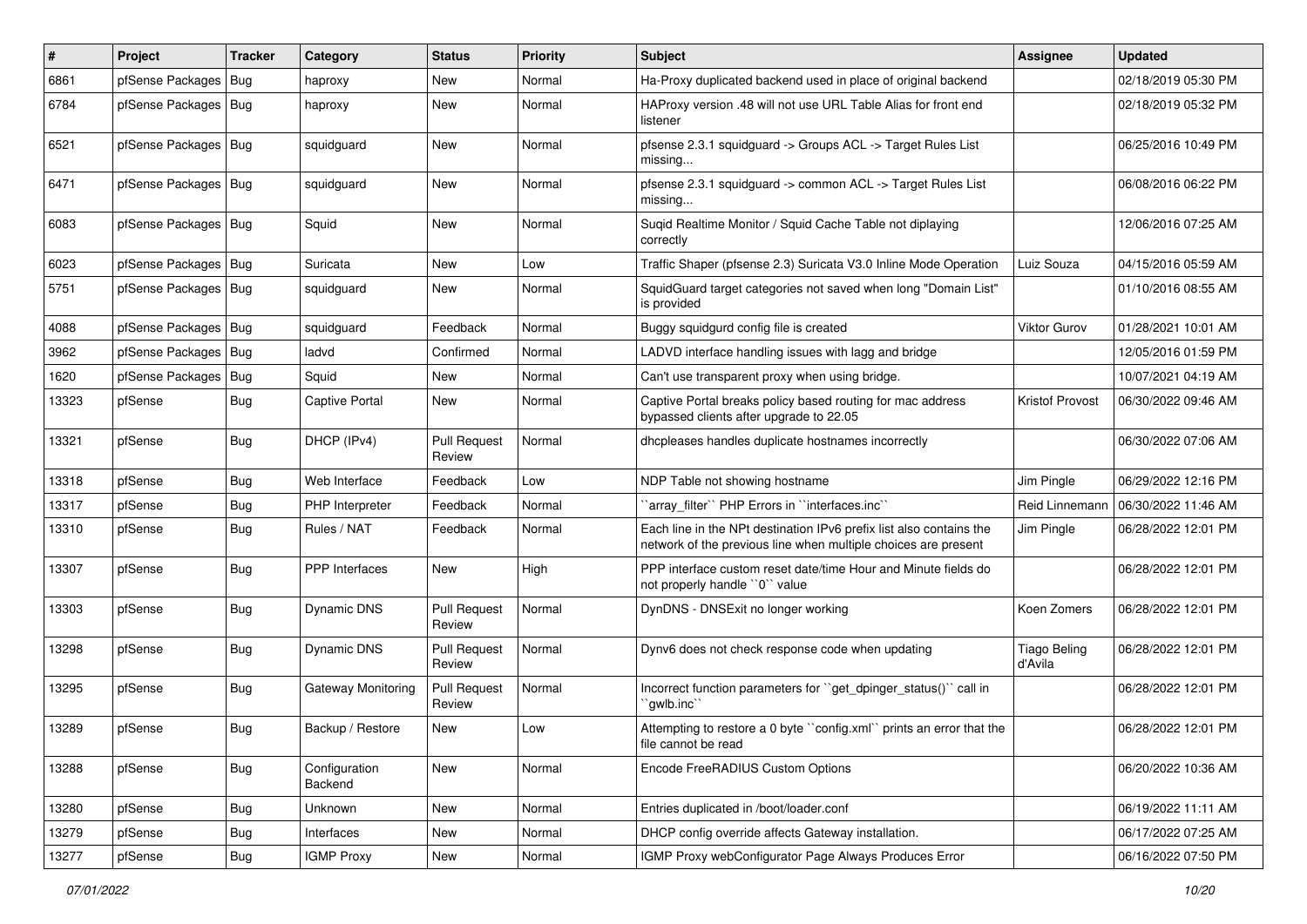| $\#$  | Project | Tracker    | Category              | <b>Status</b>                 | <b>Priority</b> | <b>Subject</b>                                                                                                                                 | <b>Assignee</b>     | <b>Updated</b>      |
|-------|---------|------------|-----------------------|-------------------------------|-----------------|------------------------------------------------------------------------------------------------------------------------------------------------|---------------------|---------------------|
| 13276 | pfSense | Bug        | <b>IGMP Proxy</b>     | New                           | Normal          | IGMP Proxy Error Message for Logging Links to System Log<br>Instead of Routing Log                                                             |                     | 06/16/2022 07:48 PM |
| 13273 | pfSense | <b>Bug</b> | DHCP (IPv4)           | New                           | Normal          | dhclient can use conflicting recorded leases                                                                                                   |                     | 06/14/2022 11:07 AM |
| 13272 | pfSense | <b>Bug</b> | <b>Captive Portal</b> | <b>Pull Request</b><br>Review | Very Low        | Voucher CSV output has leading space before voucher code                                                                                       | Jim Pingle          | 06/28/2022 12:01 PM |
| 13267 | pfSense | Bug        | <b>OpenVPN</b>        | New                           | Normal          | dpinger continues to run on OpenVPN gateway after OpenVPN<br>service is stopped.                                                               |                     | 06/12/2022 02:49 PM |
| 13263 | pfSense | Bug        | DHCP (IPv4)           | <b>New</b>                    | Low             | Deleting a static DHCP entry when the related IP is not in the arp<br>table spams the log                                                      |                     | 06/10/2022 11:18 AM |
| 13258 | pfSense | Bug        | Console Menu          | <b>Pull Request</b><br>Review | Low             | secret menu option 100                                                                                                                         | Jim Pingle          | 06/28/2022 12:01 PM |
| 13254 | pfSense | Bug        | <b>DNS Resolver</b>   | New                           | Normal          | DNS resolver does not update "unbound.conf" file during link<br>down events                                                                    |                     | 06/28/2022 12:01 PM |
| 13253 | pfSense | Bug        | DHCP (IPv6)           | New                           | Normal          | 'dhcp6c'' is not restarted when applying settings when multiple<br>WANs are configured for DHCP6                                               |                     | 06/28/2022 12:01 PM |
| 13252 | pfSense | Bug        | Upgrade               | New                           | Normal          | reduce frequency of php-fpm socket connection attempts from<br>check reload status                                                             |                     | 06/12/2022 11:11 AM |
| 13249 | pfSense | Bug        | Console Menu          | New                           | Normal          | Running playback comands multiple times results in PHP error                                                                                   |                     | 06/06/2022 07:02 AM |
| 13243 | pfSense | Bug        | OpenVPN               | <b>Pull Request</b><br>Review | Normal          | OpenVPN status for multi-user VPN shows info icon to display<br>RADIUS rules when there are none to display                                    | Marcos<br>Mendoza   | 06/28/2022 12:01 PM |
| 13240 | pfSense | Bug        | Rules / NAT           | New                           | Normal          | User is forced to pick an NPt destination IPv6 prefix length even<br>when choosing a drop-down entry which contains a defined prefix<br>length | Jim Pingle          | 06/28/2022 12:01 PM |
| 13237 | pfSense | Bug        | DHCP (IPv6)           | <b>New</b>                    | Normal          | dhcp6c script cannot be executed safely                                                                                                        |                     | 06/01/2022 11:20 AM |
| 13228 | pfSense | Bug        | Interfaces            | New                           | Normal          | Recovering interface gateway may not be added back into<br>gateway groups and rules when expected                                              | Jim Pingle          | 06/29/2022 04:31 PM |
| 13226 | pfSense | Bug        | <b>Captive Portal</b> | Confirmed                     | Normal          | Captive Portal doesn't disconnect established OpenVPN link                                                                                     | Reid Linnemann      | 05/30/2022 10:38 AM |
| 13225 | pfSense | <b>Bug</b> | Interfaces            | New                           | Normal          | Bridges with QinQ interfaces not properly set up at boot                                                                                       | <b>Viktor Gurov</b> | 06/28/2022 12:01 PM |
| 13224 | pfSense | <b>Bug</b> | <b>Notifications</b>  | New                           | Normal          | Email notification flood when UPS (NUT) and WAN send<br>notifications                                                                          |                     | 05/27/2022 01:58 AM |
| 13222 | pfSense | <b>Bug</b> | UPnP/NAT-PMP          | New                           | Normal          | CARP IP does not listen for NAT-PMP packets                                                                                                    |                     | 05/26/2022 02:28 PM |
| 13218 | pfSense | Bug        | Interfaces            | <b>Pull Request</b><br>Review | Normal          | GIF-based interface MTU is assigned to parent interface on boot<br>when parent interface is a LAGG                                             | <b>Viktor Gurov</b> | 06/28/2022 12:01 PM |
| 13217 | pfSense | <b>Bug</b> | DHCP (IPv4)           | New                           | Normal          | dhclient using default pid file location which does not exist                                                                                  | Viktor Gurov        | 05/26/2022 08:09 AM |
| 13215 | pfSense | Bug        | <b>Captive Portal</b> | Assigned                      | Normal          | Allowed MAC/IP/Hostname traffic counts for authorized users                                                                                    | Reid Linnemann      | 05/31/2022 05:31 PM |
| 13167 | pfSense | <b>Bug</b> | <b>Dynamic DNS</b>    | New                           | Normal          | phpDynDNS: DigitalOcean ddns update fails (bad request, invalid<br>character '-' in request_id)                                                |                     | 06/16/2022 09:30 PM |
| 13158 | pfSense | Bug        | Web Interface         | New                           | Normal          | Input validation error when applying limiter changes                                                                                           |                     | 05/14/2022 05:32 PM |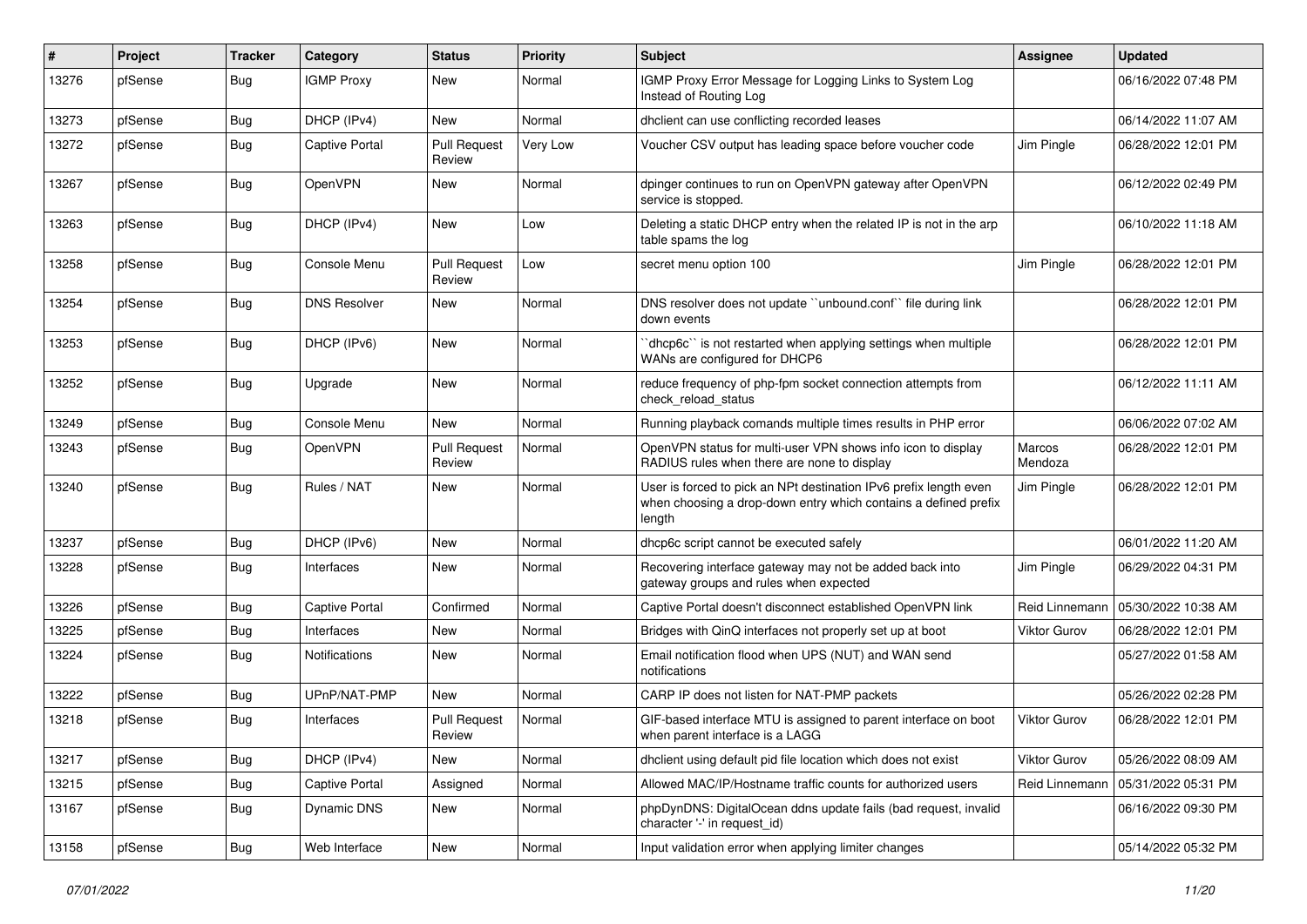| ∦     | Project | <b>Tracker</b> | Category                                        | <b>Status</b>                 | <b>Priority</b> | <b>Subject</b>                                                                                                                      | Assignee            | <b>Updated</b>      |
|-------|---------|----------------|-------------------------------------------------|-------------------------------|-----------------|-------------------------------------------------------------------------------------------------------------------------------------|---------------------|---------------------|
| 13144 | pfSense | Bug            | Rules / NAT                                     | New                           | Very Low        | Firewall rule entries can get out of sync when entries are deleted<br>while other administrators are editing entries simultaneously |                     | 05/10/2022 07:26 AM |
| 13132 | pfSense | Bug            | Backup / Restore                                | New                           | Normal          | Two SSHDATA Sections in Restored Config Breaks Unit                                                                                 | Jim Pingle          | 06/29/2022 07:53 AM |
| 13110 | pfSense | Bug            | CARP                                            | New                           | Very Low        | changing CARP VIP address does not update outbound NAT<br>interface IP                                                              |                     | 05/03/2022 02:52 PM |
| 13102 | pfSense | Bug            | <b>IPsec</b>                                    | New                           | Normal          | Deleting an IPSec tunnel doesn't destroy the SA (SADs/SPDs),<br>causes crash in status_ipsec.php                                    | <b>Viktor Gurov</b> | 06/28/2022 12:01 PM |
| 13093 | pfSense | Bug            | Authentication                                  | In Progress                   | Normal          | LDAP authentication fails with extended query and RFC2307<br>group lookups enabled                                                  | Chris Linstruth     | 06/28/2022 06:09 PM |
| 13090 | pfSense | Bug            | <b>OpenVPN</b>                                  | New                           | Normal          | OpenVPN: do not use legacy deprecated netbios settings                                                                              | Jim Pingle          | 04/22/2022 11:19 AM |
| 13089 | pfSense | Bug            | OpenVPN                                         | New                           | Normal          | OpenVPN: fix some netbios options were preserved even if teh<br>Netbios option was unchecked                                        | Jim Pingle          | 04/22/2022 11:06 AM |
| 13088 | pfSense | Bug            | OpenVPN                                         | <b>New</b>                    | Normal          | OpenVPN Client Overrides: properly hide/show form fields                                                                            | Jim Pingle          | 06/08/2022 09:15 AM |
| 13087 | pfSense | Bug            | OpenVPN                                         | New                           | Normal          | OpenVPN Server: hide WINS servers list when netbios option is<br>unchecked while WINS servers is checked                            |                     | 04/22/2022 10:29 AM |
| 13076 | pfSense | Bug            | <b>Gateway Monitoring</b>                       | New                           | Normal          | Marking a gateway as down does not affect IPsec entries using<br>gateway groups                                                     |                     | 06/28/2022 12:01 PM |
| 13068 | pfSense | Bug            | Aliases / Tables                                | New                           | Normal          | Error loading rules when URL Table IPs content is empty                                                                             |                     | 04/17/2022 09:07 PM |
| 13067 | pfSense | Bug            | <b>FilterDNS</b>                                | <b>New</b>                    | Normal          | filterdns resolve interval is twice the intended value                                                                              |                     | 04/17/2022 07:45 PM |
| 13051 | pfSense | Bug            | <b>Traffic Shaper</b><br>(ALTQ)                 | New                           | Normal          | Firewall traffic shaper by interface selection unknow                                                                               |                     | 04/12/2022 07:03 AM |
| 13046 | pfSense | Bug            | Rules / NAT                                     | New                           | Normal          | Floating rule applied to IPv6 interface with a SLAAC DHCPv6<br>gateway reports error on boot                                        |                     | 04/11/2022 09:50 AM |
| 13014 | pfSense | Bug            | <b>IPsec</b>                                    | New                           | Normal          | Charon.vici can get in a bad state                                                                                                  | Mateusz Guzik       | 06/28/2022 12:01 PM |
| 13003 | pfSense | Bug            | Hardware / Drivers                              | New                           | Normal          | Malicious Driver Detection event on ixl driver                                                                                      |                     | 06/25/2022 05:00 PM |
| 13000 | pfSense | <b>Bug</b>     | <b>IPsec</b>                                    | New                           | Low             | IPsec AES-GCM encryption algorithm "Key Length" field should be<br>labeled "ICV Length"                                             |                     | 03/30/2022 07:40 AM |
| 12960 | pfSense | Bug            | Installer                                       | New                           | Normal          | VGA installer image defaults to serial console, serial console is<br>default in GUI settings                                        |                     | 06/28/2022 12:01 PM |
| 12959 | pfSense | <b>Bug</b>     | DHCP (IPv4)                                     | Feedback                      | Normal          | dhcplease process wrongly update host file if client-hostname is<br>empty                                                           |                     | 07/01/2022 09:10 AM |
| 12950 | pfSense | Bug            | Routing                                         | New                           | Normal          | OpenVPN as default gateway does not get set at boot time                                                                            |                     | 04/09/2022 05:46 PM |
| 12947 | pfSense | <b>Bug</b>     | DHCP (IPv6)                                     | <b>Pull Request</b><br>Review | Normal          | DHCP6 client does not take any action if the interface IPv6<br>address changes during renewal                                       |                     | 06/28/2022 12:01 PM |
| 12942 | pfSense | <b>Bug</b>     | Gateways                                        | New                           | Normal          | Code to kill states for old gateway when reconnecting an interface<br>is incorrect                                                  | Jim Pingle          | 06/28/2022 12:01 PM |
| 12938 | pfSense | <b>Bug</b>     | <b>IPv6 Router</b><br>Advertisements<br>(RADVD) | <b>New</b>                    | Normal          | MaxRtrAdvInterval would allow stale DNS servers to be deleted<br>faster                                                             |                     | 03/12/2022 09:37 AM |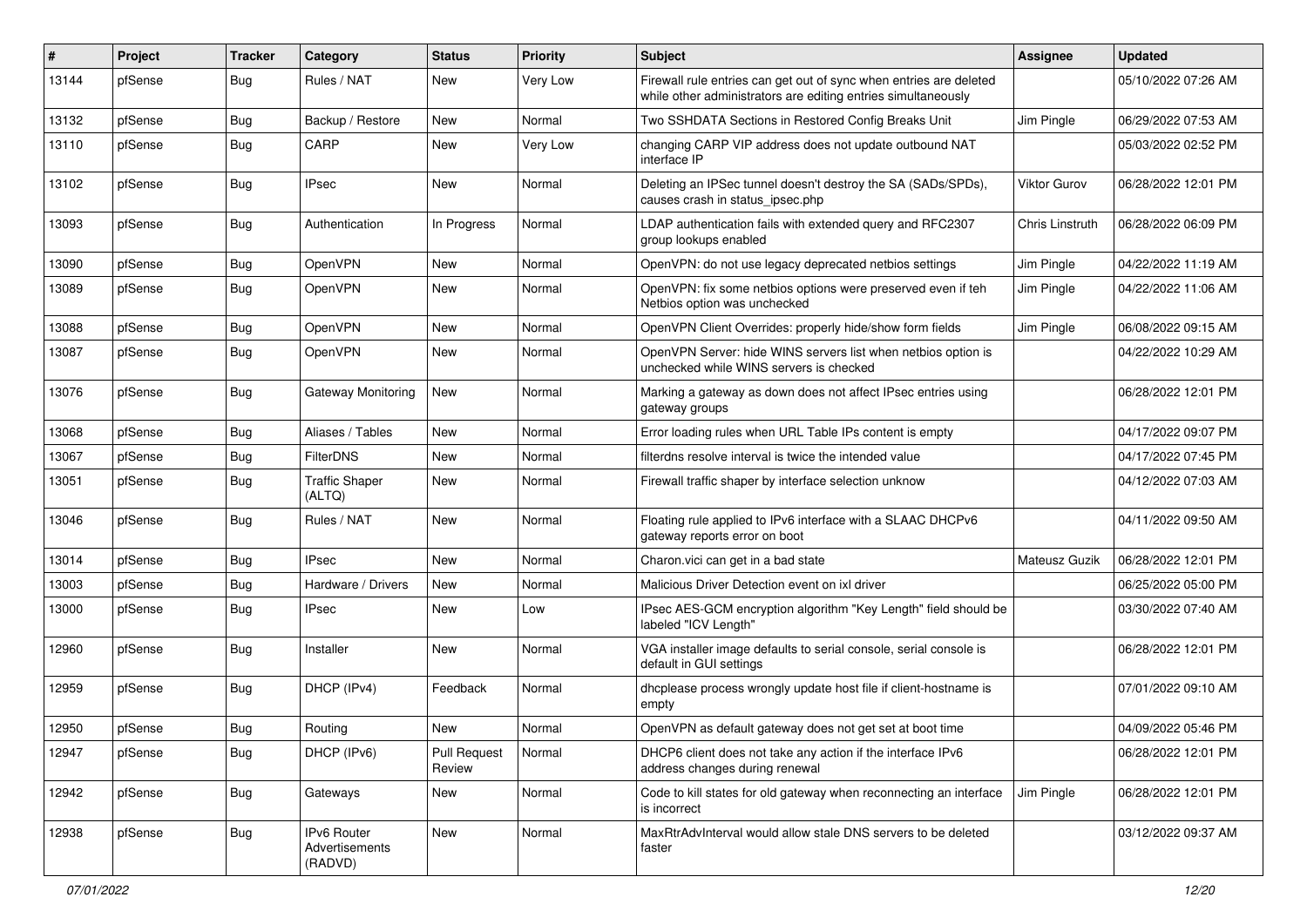| #     | Project | <b>Tracker</b> | Category                            | <b>Status</b>                 | <b>Priority</b> | Subject                                                                                       | Assignee            | <b>Updated</b>      |
|-------|---------|----------------|-------------------------------------|-------------------------------|-----------------|-----------------------------------------------------------------------------------------------|---------------------|---------------------|
| 12927 | pfSense | Bug            | OpenVPN                             | New                           | Normal          | OpenVPN with OCSP enabled allows connections with revoked<br>certificates                     |                     | 03/24/2022 08:22 AM |
| 12926 | pfSense | <b>Bug</b>     | Interfaces                          | Feedback                      | Normal          | Changing LAGG type on CARP interfaces makes VIPs go to an<br>"init" State                     |                     | 03/10/2022 10:52 AM |
| 12922 | pfSense | Bug            | DHCP (IPv4)                         | New                           | Normal          | Classless static routes received on DHCP WAN can override<br>chosen default gateway           |                     | 03/28/2022 10:08 AM |
| 12920 | pfSense | Bug            | Gateway Monitoring                  | <b>Pull Request</b><br>Review | Normal          | Gateway behavior differs when the gateway does not exist in<br>config.xml                     | <b>Viktor Gurov</b> | 06/28/2022 12:01 PM |
| 12905 | pfSense | Bug            | Web Interface                       | New                           | Normal          | Add VLAN Re-assignment to Import Interface Mismatch Wizard                                    |                     | 03/07/2022 08:05 AM |
| 12888 | pfSense | <b>Bug</b>     | Rules / NAT                         | New                           | Normal          | pfSense sends un-NATed packets during OpenVPN startup                                         |                     | 03/01/2022 03:13 PM |
| 12878 | pfSense | <b>Bug</b>     | Traffic Shaper<br>(ALTQ)            | Incomplete                    | Normal          | Traffic shaping by interface, route queue bandwidth inbound, out<br>by a large factor.        |                     | 06/06/2022 07:03 AM |
| 12877 | pfSense | Bug            | <b>Dynamic DNS</b>                  | Feedback                      | Normal          | Cloudflare DynDNS fails to update more than two addresses                                     |                     | 05/29/2022 06:56 PM |
| 12875 | pfSense | <b>Bug</b>     | Package System                      | New                           | Normal          | Import zabbix-agent6 and zabbix-proxy6 from FreeBSD Ports                                     |                     | 05/28/2022 06:50 PM |
| 12857 | pfSense | Bug            | Gateways                            | New                           | Normal          | Firewall gateway goes away when making changes to Bridge0<br>device                           |                     | 02/27/2022 11:20 AM |
| 12853 | pfSense | <b>Bug</b>     | <b>NAT Reflection</b>               | Feedback                      | High            | Network Address Translation - Pure NAT pfsense freeze after<br>reboot                         |                     | 02/22/2022 08:40 AM |
| 12850 | pfSense | <b>Bug</b>     | Routing                             | New                           | Low             | Console error during boot: "route: route has not been found"                                  |                     | 02/22/2022 08:27 AM |
| 12849 | pfSense | <b>Bug</b>     | <b>Operating System</b>             | New                           | Normal          | pfsync kernel crash on reboot                                                                 | Mateusz Guzik       | 02/22/2022 02:02 PM |
| 12829 | pfSense | Bug            | <b>Traffic Shaper</b><br>(Limiters) | Feedback                      | Normal          | Dummynet kernel module fails to load after upgrade.                                           |                     | 03/17/2022 09:26 AM |
| 12828 | pfSense | Bug            | <b>Wireless</b>                     | New                           | Normal          | pfSense keeps crashing (Fatal trap 12: page fault while in kernel<br>mode)                    |                     | 02/21/2022 07:55 AM |
| 12823 | pfSense | <b>Bug</b>     | DHCP (IPv6)                         | New                           | Normal          | Multiple DHCP6 WAN connections PPPoE interface 'defached'<br>status                           |                     | 02/18/2022 05:39 AM |
| 12811 | pfSense | <b>Bug</b>     | <b>Gateway Monitoring</b>           | <b>New</b>                    | Normal          | Services are not restarted when PPP interfaces connect                                        | Jim Pingle          | 06/30/2022 03:18 AM |
| 12797 | pfSense | <b>Bug</b>     | UPnP/NAT-PMP                        | New                           | Normal          | UPnP+STUN forms invalid outbound NAT rules using the external<br>address discovered from STUN |                     | 02/15/2022 01:01 PM |
| 12796 | pfSense | <b>Bug</b>     | Upgrade                             | Confirmed                     | Normal          | 2.5.2 -> 2.6.0 upgrade segfaults if certain packages are installed.                           |                     | 05/24/2022 07:43 AM |
| 12774 | pfSense | <b>Bug</b>     | Backup / Restore                    | New                           | Normal          | Picture widget image is not saved in backup                                                   |                     | 04/04/2022 04:48 AM |
| 12764 | pfSense | i Bug          | Gateways                            | New                           | Normal          | VTI gateway status is pending after assigning the VTI interface                               |                     | 02/07/2022 05:41 AM |
| 12762 | pfSense | <b>Bug</b>     | IPsec                               | New                           | Normal          | IPsec keep alive check ignores Child SA Start Action                                          | Viktor Gurov        | 02/07/2022 11:21 AM |
| 12757 | pfSense | <b>Bug</b>     | Diagnostics                         | <b>Pull Request</b><br>Review | Very Low        | Clean up /etc/inc/filter.inc use of pfctl -F                                                  |                     | 06/28/2022 12:01 PM |
| 12747 | pfSense | <b>Bug</b>     | Logging                             | New                           | Normal          | System log is filled by sshguard                                                              |                     | 06/30/2022 05:21 AM |
| 12740 | pfSense | <b>Bug</b>     | FreeBSD                             | Incomplete                    | Normal          | panic: esp_input_cb: Unexpected address family                                                |                     | 01/27/2022 01:19 PM |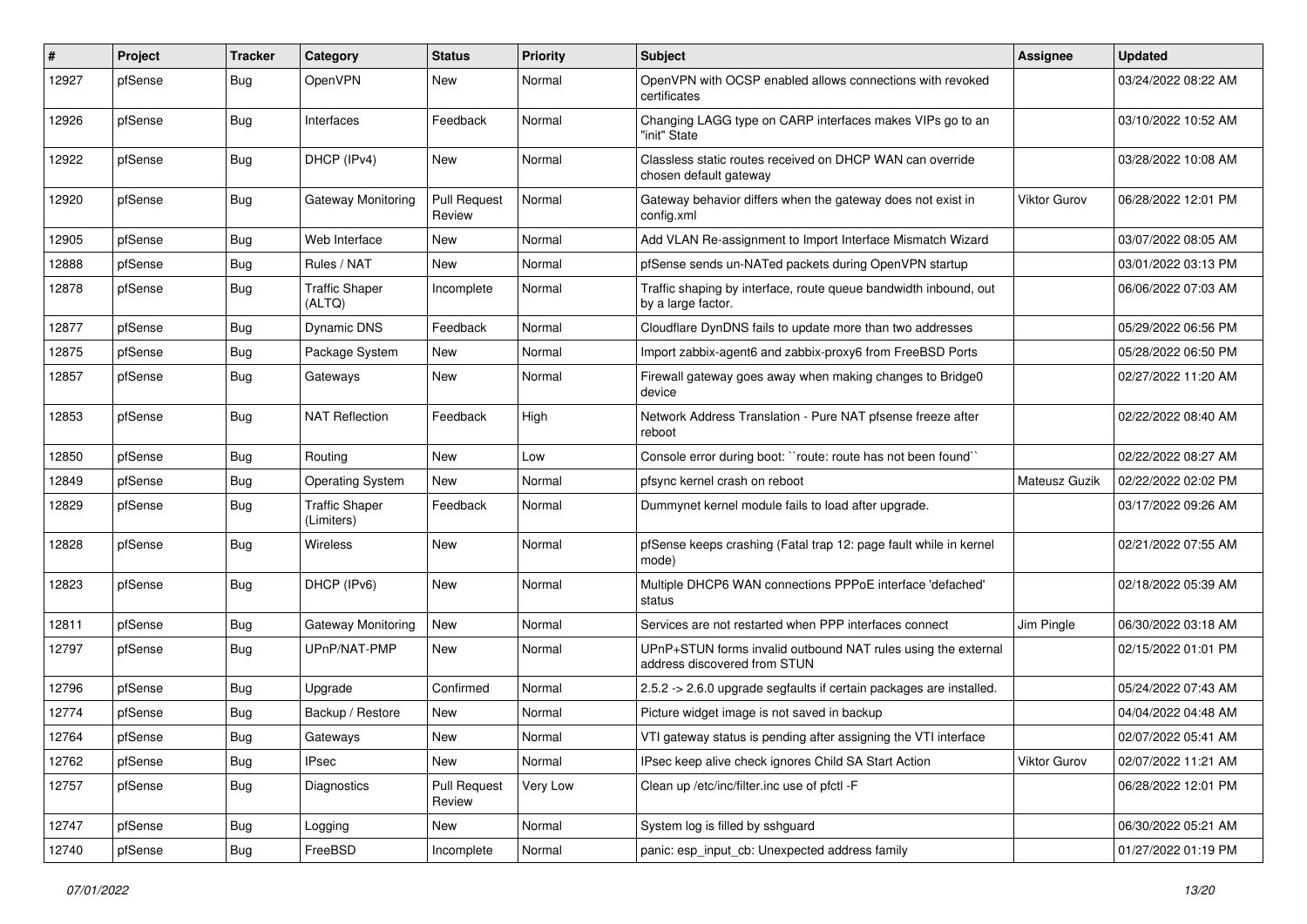| #     | Project | Tracker    | Category                 | <b>Status</b>                 | <b>Priority</b> | <b>Subject</b>                                                                                                         | <b>Assignee</b>       | <b>Updated</b>      |
|-------|---------|------------|--------------------------|-------------------------------|-----------------|------------------------------------------------------------------------------------------------------------------------|-----------------------|---------------------|
| 12737 | pfSense | <b>Bug</b> | Certificates             | New                           | Normal          | CApath is not defined by default in curl                                                                               |                       | 06/28/2022 12:01 PM |
| 12734 | pfSense | <b>Bug</b> | Web Interface            | Incomplete                    | Low             | Long hostname breaks DHCP leases layout                                                                                |                       | 01/31/2022 01:03 PM |
| 12730 | pfSense | <b>Bug</b> | <b>Captive Portal</b>    | New                           | Normal          | RADIUS accounting does not work if WAN is down                                                                         |                       | 01/26/2022 05:13 AM |
| 12726 | pfSense | Bug        | Authentication           | New                           | Normal          | LDAP select container button auto populate                                                                             |                       | 01/25/2022 01:48 PM |
| 12720 | pfSense | Bug        | Rules / NAT              | <b>Pull Request</b><br>Review | Normal          | Hide the "tag" field on non-floating tabs                                                                              | <b>Viktor Gurov</b>   | 01/24/2022 03:11 PM |
| 12715 | pfSense | Bug        | Authentication           | New                           | Normal          | Long system startup time when LDAP is configured and<br>unavailable during startup.                                    | Christian<br>McDonald | 01/24/2022 05:50 AM |
| 12708 | pfSense | Bug        | Aliases / Tables         | New                           | Normal          | alias with non resolving DNS entry breaks underlying pf table                                                          |                       | 02/20/2022 06:13 PM |
| 12705 | pfSense | <b>Bug</b> | <b>IPsec</b>             | Incomplete                    | Normal          | ECDSA certificate does not work for IPSec VPN phase 1                                                                  |                       | 01/24/2022 03:22 PM |
| 12673 | pfSense | <b>Bug</b> | Dashboard                | <b>Pull Request</b><br>Review | Normal          | Firewall Logs Widget fails to update at intervals below 5 seconds.                                                     | <b>Viktor Gurov</b>   | 06/28/2022 12:01 PM |
| 12648 | pfSense | Bug        | <b>Captive Portal</b>    | New                           | Normal          | Undocumented variables 'listenporthttp' and 'listenporthttps'                                                          |                       | 12/28/2021 10:44 AM |
| 12645 | pfSense | <b>Bug</b> | <b>IPsec</b>             | New                           | Normal          | `filterdns`` does not monitor remote IPsec gateways for IPv6<br>address changes                                        | <b>Viktor Gurov</b>   | 06/28/2022 12:01 PM |
| 12632 | pfSense | <b>Bug</b> | Gateways                 | New                           | High            | Assigning a /30 WAN IP address at the console does not save the<br>gateway correctly                                   |                       | 06/28/2022 12:01 PM |
| 12612 | pfSense | <b>Bug</b> | <b>DNS Resolver</b>      | New                           | Normal          | DNS Resolver is restarted during every "rc.newwanip" event                                                             |                       | 06/28/2022 12:01 PM |
| 12563 | pfSense | <b>Bug</b> | <b>OpenVPN</b>           | New                           | Normal          | OpenVPN server doesn't support Framed-IPv6-Address RADIUS<br>attribute                                                 |                       | 12/03/2021 11:19 AM |
| 12552 | pfSense | Bug        | OpenVPN                  | New                           | Normal          | "Pull DNS" option within OpenVPN client does not cause pfSense<br>to use DNS servers assigned by remote OpenVPN server |                       | 12/08/2021 08:45 AM |
| 12547 | pfSense | <b>Bug</b> | <b>Operating System</b>  | Feedback                      | Normal          | unsheduled system reboot/crash                                                                                         | Mateusz Guzik         | 12/01/2021 01:20 PM |
| 12543 | pfSense | <b>Bug</b> | Web Interface            | Feedback                      | Normal          | Deleteing a Outbound NAT rule gave me an empty rule and<br>displayed php error in UI.                                  |                       | 02/14/2022 04:36 AM |
| 12542 | pfSense | <b>Bug</b> | Virtual IP Addresses     | New                           | Normal          | Cannot assign a same IPv6 Link-Local address to different<br>interfaces                                                |                       | 11/25/2021 01:41 AM |
| 12539 | pfSense | <b>Bug</b> | Interfaces               | New                           | Low             | Changing VLAN ID for LAN interface in assignments silently fails.                                                      |                       | 11/23/2021 04:12 AM |
| 12519 | pfSense | <b>Bug</b> | Authentication           | New                           | Normal          | Fail authentication using special character in password via the<br><b>LDAP</b> connector                               |                       | 11/12/2021 07:39 AM |
| 12509 | pfSense | <b>Bug</b> | OpenVPN                  | New                           | Normal          | Deffered authentication does not work with auth-gen-token<br>external-auth or pusk "auth-token"                        |                       | 11/08/2021 04:01 AM |
| 12508 | pfSense | Bug        | <b>DHCP Relay</b>        | New                           | Normal          | DHCP Relay over VPN                                                                                                    |                       | 11/06/2021 11:25 AM |
| 12504 | pfSense | <b>Bug</b> | Interfaces               | New                           | Normal          | BCM57412 NetXtreme-E 10Gb RDMA Ethernet controller issue                                                               |                       | 11/05/2021 04:51 AM |
| 12483 | pfSense | <b>Bug</b> | Configuration<br>Backend | New                           | Normal          | GUI creates inconsistent config.xml                                                                                    |                       | 10/23/2021 06:48 AM |
| 12467 | pfSense | <b>Bug</b> | <b>Captive Portal</b>    | New                           | Normal          | CP error on client disconnect after reboot                                                                             |                       | 10/17/2021 05:35 AM |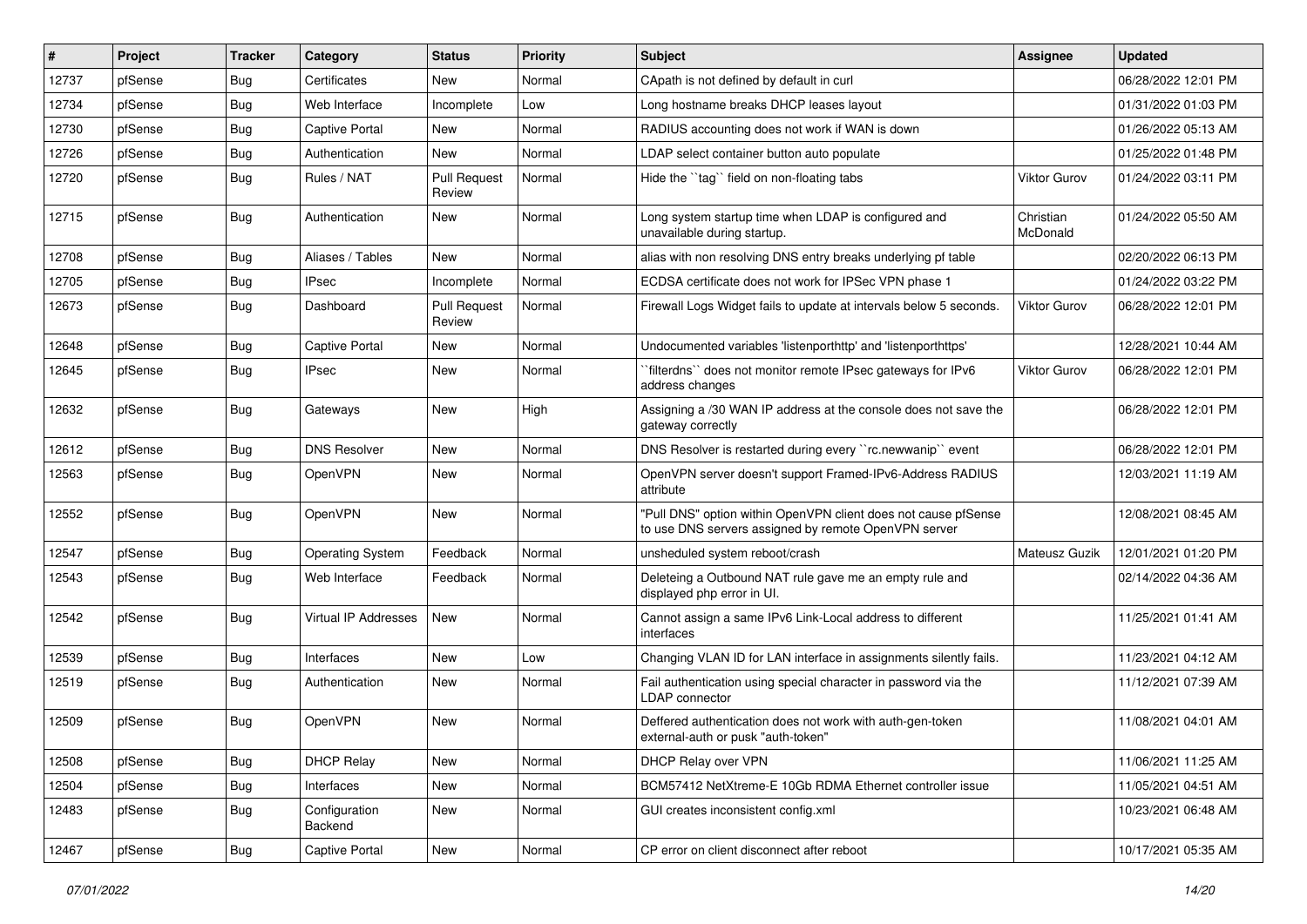| ∦     | Project | <b>Tracker</b> | Category                        | <b>Status</b>                 | <b>Priority</b> | Subject                                                                                                                             | <b>Assignee</b>     | <b>Updated</b>      |
|-------|---------|----------------|---------------------------------|-------------------------------|-----------------|-------------------------------------------------------------------------------------------------------------------------------------|---------------------|---------------------|
| 12464 | pfSense | Bug            | Logging                         | <b>Pull Request</b><br>Review | Normal          | Syslog Auth messages are sent as Emergency Level                                                                                    |                     | 06/28/2022 12:01 PM |
| 12451 | pfSense | <b>Bug</b>     | Virtual IP Addresses            | New                           | Normal          | deleteVIP() does not check RFC2136 Update Source                                                                                    |                     | 10/13/2021 10:06 AM |
| 12436 | pfSense | Bug            | PPPoE Server                    | New                           | Normal          | Pppoe server config gui does not allow setting of chap<br>authentication, and sets the network start address for allocation to<br>0 |                     | 10/21/2021 08:15 AM |
| 12421 | pfSense | Bug            | Rules / NAT                     | New                           | Normal          | IPV6 limiter bug                                                                                                                    |                     | 10/02/2021 08:44 AM |
| 12401 | pfSense | <b>Bug</b>     | <b>Traffic Graphs</b>           | New                           | Normal          | Traffic graphs with untagged and tagged VLAN on same interface                                                                      |                     | 09/23/2021 09:18 PM |
| 12393 | pfSense | <b>Bug</b>     | <b>Traffic Shaper</b><br>(ALTQ) | New                           | Low             | Priority of qOthersLow higher than default queues                                                                                   |                     | 09/21/2021 02:48 PM |
| 12385 | pfSense | Bug            | <b>Virtual IP Addresses</b>     | <b>Pull Request</b><br>Review | Normal          | deleteVIP() does not check 1:1 NAT and Outbound NAT rules                                                                           | <b>Viktor Gurov</b> | 06/28/2022 12:01 PM |
| 12357 | pfSense | <b>Bug</b>     | Captive Portal                  | New                           | Normal          | Captive Portal popup Logout button loads full login page in popup<br>when clicked                                                   |                     | 10/27/2021 12:10 PM |
| 12335 | pfSense | <b>Bug</b>     | <b>IPsec</b>                    | <b>New</b>                    | Normal          | <b>IPsec DNS inefficiency</b>                                                                                                       | Jim Pingle          | 06/28/2022 12:01 PM |
| 12283 | pfSense | <b>Bug</b>     | Authentication                  | New                           | Normal          | LDAP/RADIUS authentication servers configuration does not allow<br>source IP address to be specified                                |                     | 08/20/2021 01:15 AM |
| 12259 | pfSense | <b>Bug</b>     | <b>Operating System</b>         | <b>New</b>                    | Normal          | Intel em NICs Suffering Performance Degradation on FreeBSD12                                                                        |                     | 02/25/2022 09:28 PM |
| 12249 | pfSense | <b>Bug</b>     | Backup / Restore                | New                           | Normal          | HAProxy causing failed ACB backups                                                                                                  |                     | 11/15/2021 11:58 PM |
| 12225 | pfSense | Bug            | Authentication                  | <b>Pull Request</b><br>Review | Normal          | Group membership field is not needed for remote groups                                                                              | <b>Viktor Gurov</b> | 06/28/2022 12:01 PM |
| 12144 | pfSense | <b>Bug</b>     | <b>Operating System</b>         | In Progress                   | Normal          | Bug in "df -t" filtering if two filesystems use the same mountpoint                                                                 | Mateusz Guzik       | 09/10/2021 10:07 AM |
| 12122 | pfSense | <b>Bug</b>     | Web Interface                   | New                           | Normal          | Perform greedy actions asychronously                                                                                                |                     | 07/10/2021 01:10 PM |
| 12095 | pfSense | <b>Bug</b>     | Authentication                  | New                           | Normal          | Memory leak in pcscd                                                                                                                |                     | 06/01/2022 01:01 PM |
| 12079 | pfSense | <b>Bug</b>     | <b>IGMP Proxy</b>               | New                           | Normal          | IGMPProxy: kernel panic, Sleeping thread owns a non-sleepable<br>lock                                                               | Mateusz Guzik       | 06/28/2022 12:01 PM |
| 12070 | pfSense | <b>Bug</b>     | DHCP (IPv4)                     | New                           | Low             | <b>VLAN0 for WAN DHCP</b>                                                                                                           |                     | 12/23/2021 04:31 PM |
| 12067 | pfSense | <b>Bug</b>     | DHCP (IPv4)                     | New                           | Very Low        | <b>DHCP Monitoring Statistics Error</b>                                                                                             |                     | 06/21/2021 08:39 AM |
| 12056 | pfSense | <b>Bug</b>     | Logging                         | New                           | Normal          | Filterlog says "Unknown Option %u"                                                                                                  |                     | 06/18/2021 05:51 AM |
| 12013 | pfSense | <b>Bug</b>     | Logging                         | New                           | Low             | Reading log data is inefficient in certain cases                                                                                    |                     | 06/08/2021 07:35 AM |
| 11992 | pfSense | Bug            | Virtual IP Addresses            | Confirmed                     | High            | GRE Tunnel - Does not work with a virtual IP as endpoint                                                                            |                     | 06/04/2021 01:16 AM |
| 11960 | pfSense | <b>Bug</b>     | Gateway Monitoring              | Feedback                      | Normal          | Gateway Monitoring Traffic Goes Out Default Gateway                                                                                 |                     | 12/20/2021 05:43 AM |
| 11953 | pfSense | <b>Bug</b>     | <b>IGMP Proxy</b>               | New                           | Normal          | XG-1541 crashes when igmpproxy is enabled and network<br>interfaces status change                                                   |                     | 05/24/2021 04:55 PM |
| 11925 | pfSense | <b>Bug</b>     | OpenVPN                         | New                           | Normal          | Calling-Station-Id always set to WAN IP                                                                                             |                     | 05/14/2021 09:27 AM |
| 11877 | pfSense | <b>Bug</b>     | Web Interface                   | <b>Pull Request</b><br>Review | Very Low        | Labels and description dissapear in firewall schedule edit.php                                                                      | Viktor Gurov        | 06/28/2022 12:01 PM |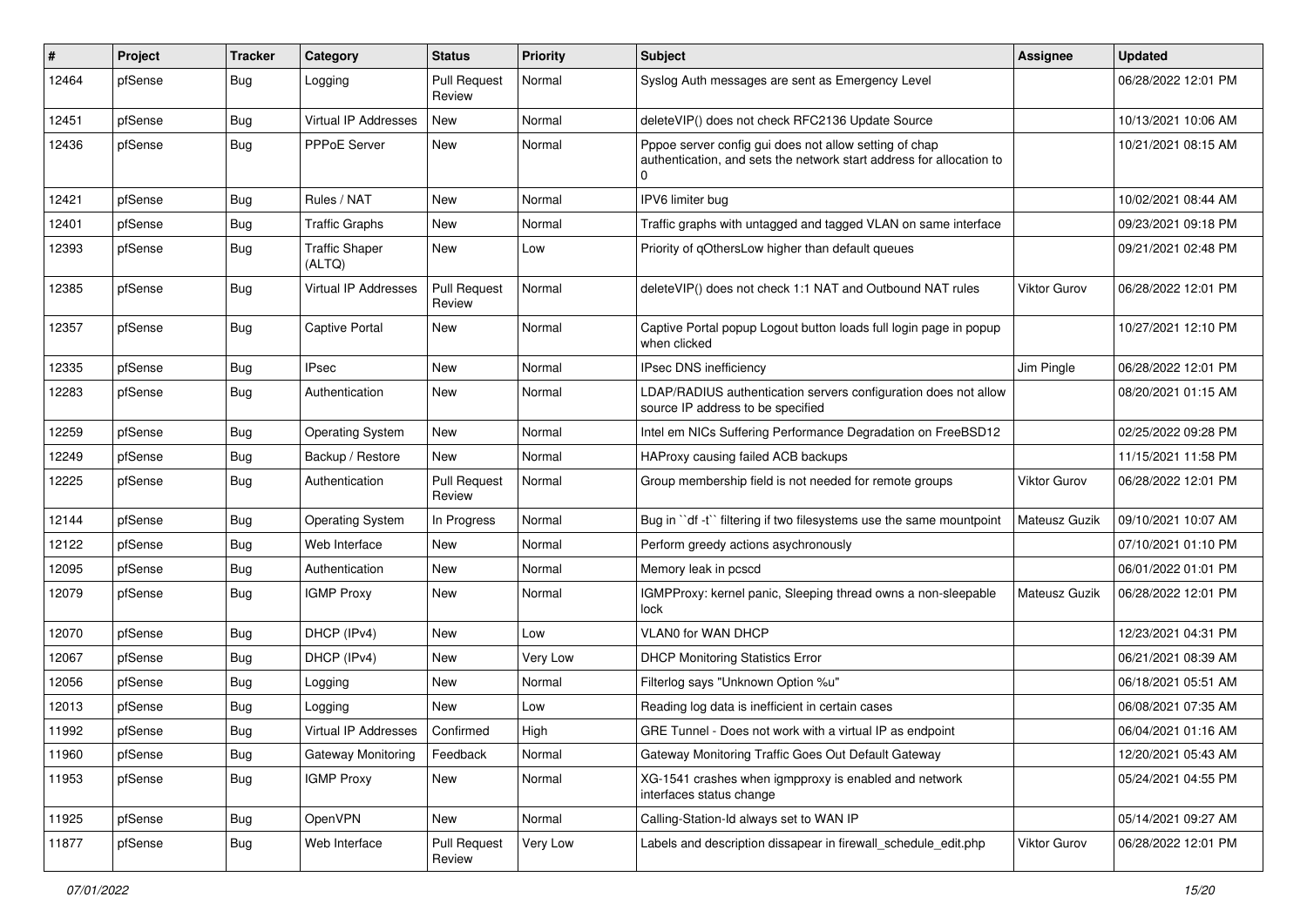| ∦     | Project | <b>Tracker</b> | Category           | <b>Status</b> | Priority | <b>Subject</b>                                                                                                                                                                                  | <b>Assignee</b> | <b>Updated</b>      |
|-------|---------|----------------|--------------------|---------------|----------|-------------------------------------------------------------------------------------------------------------------------------------------------------------------------------------------------|-----------------|---------------------|
| 11872 | pfSense | <b>Bug</b>     | Interfaces         | New           | Normal   | gif interfaces reporting incorrect traffic counters                                                                                                                                             |                 | 12/30/2021 04:00 AM |
| 11786 | pfSense | Bug            | <b>Services</b>    | New           | Normal   | SSH incomplete setup and startup fail while recovering XML<br>backup in a fresh install of pfSense 2.5.0                                                                                        |                 | 04/17/2021 01:36 PM |
| 11778 | pfSense | <b>Bug</b>     | OpenVPN            | New           | Normal   | OpenVPN uses 100% CPU after experiencing packet loss                                                                                                                                            |                 | 02/28/2022 07:38 AM |
| 11761 | pfSense | Bug            | L <sub>2</sub> TP  | New           | Normal   | L2TP/IPsec VPN : PPP LCP negotiation occurs before user<br>authentication                                                                                                                       |                 | 03/31/2021 04:52 AM |
| 11759 | pfSense | <b>Bug</b>     | Dashboard          | New           | Normal   | Traffic graphs on dashboard double upload on pppoe links                                                                                                                                        |                 | 12/30/2021 04:00 AM |
| 11731 | pfSense | Bug            | Hardware / Drivers | <b>New</b>    | Normal   | Missing support for Realtek USB NICs                                                                                                                                                            |                 | 03/30/2021 04:32 AM |
| 11730 | pfSense | Bug            | Web Interface      | New           | Normal   | Improve visibility of option selections in dark themes                                                                                                                                          |                 | 03/25/2021 09:38 PM |
| 11724 | pfSense | Bug            | Package System     | New           | Normal   | Packages unexpectedly removed when changing update branches                                                                                                                                     |                 | 03/29/2021 08:09 AM |
| 11717 | pfSense | Bug            | Rules / NAT        | New           | Normal   | Incorrect port forwarding rules if Destination port alias is not equal<br>to Redirect target port alias                                                                                         |                 | 03/22/2021 06:06 AM |
| 11715 | pfSense | Bug            | OpenVPN            | <b>New</b>    | Normal   | OpenVPN MTU                                                                                                                                                                                     |                 | 03/22/2021 01:35 AM |
| 11666 | pfSense | Bug            | Logging            | New           | Normal   | GUI Firewall log search not parsing filter.log beyond hard coded<br>limit                                                                                                                       |                 | 03/12/2021 11:38 AM |
| 11657 | pfSense | Bug            | Interfaces         | <b>New</b>    | Normal   | netmap_ring_reinit error                                                                                                                                                                        |                 | 03/18/2021 10:32 PM |
| 11641 | pfSense | Bug            | Interfaces         | New           | Normal   | On xn based interfaces without the VLANMTU flag the first VLAN<br>tag defined does not follow the parent interface MTU settings. All<br>subsequent VLAN tags follow the parent interface's MTU. |                 | 03/09/2021 06:42 PM |
| 11619 | pfSense | <b>Bug</b>     | Upgrade            | <b>New</b>    | Normal   | Unable to upgrade 2.4.4-p3 to 2.5/21.02-p1                                                                                                                                                      |                 | 08/15/2021 10:00 AM |
| 11566 | pfSense | Bug            | Web Interface      | New           | Low      | Firewall Maximum Table Entries "default size" is whatever is<br>entered                                                                                                                         |                 | 02/27/2021 10:01 AM |
| 11556 | pfSense | Bug            | Rules / NAT        | New           | Normal   | Kill all states associated with a NAT address                                                                                                                                                   |                 | 03/19/2021 10:29 AM |
| 11548 | pfSense | <b>Bug</b>     | Rules / NAT        | New           | Normal   | "rule expands to no valid combination" error from port forward<br>automatic rule mixing IPv4 and IPv6 elements                                                                                  |                 | 02/27/2021 03:18 PM |
| 11541 | pfSense | Bug            | <b>OpenVPN</b>     | New           | Normal   | OpenVPN status does not work properly when set to TCP and<br>Concurrent Connections = 1                                                                                                         |                 | 03/02/2021 02:27 PM |
| 11539 | pfSense | Bug            | <b>IPsec</b>       | Feedback      | Normal   | Mobile IPsec "split include" value of 0.0.0.0/0 causes some clients<br>to fail                                                                                                                  | Jim Pingle      | 06/28/2022 12:01 PM |
| 11503 | pfSense | Bug            | <b>OpenVPN</b>     | New           | Normal   | Using multiple authentication backends on an OpenVPN server<br>fails                                                                                                                            |                 | 02/23/2021 12:23 PM |
| 11473 | pfSense | Bug            | Web Interface      | New           | Normal   | System Activity shows invalid data on SG-3100                                                                                                                                                   |                 | 02/19/2021 08:12 PM |
| 11430 | pfSense | <b>Bug</b>     | Interfaces         | New           | Normal   | PHP console spam after Assigning Interfaces                                                                                                                                                     |                 | 10/09/2021 10:37 AM |
| 11429 | pfSense | Bug            | Web Interface      | New           | Normal   | System Log / Settings form activates "Reset Log Files" button on<br>enter                                                                                                                       |                 | 10/28/2021 01:35 PM |
| 11418 | pfSense | <b>Bug</b>     | <b>IPsec</b>       | New           | Very Low | 'NAT-T: Force' is broken for IPv6 IPsec                                                                                                                                                         |                 | 02/16/2021 08:25 AM |
| 11412 | pfSense | <b>Bug</b>     | Interfaces         | New           | Normal   | LLDPD Package Doesn't Work with Switchports                                                                                                                                                     |                 | 02/12/2021 08:12 PM |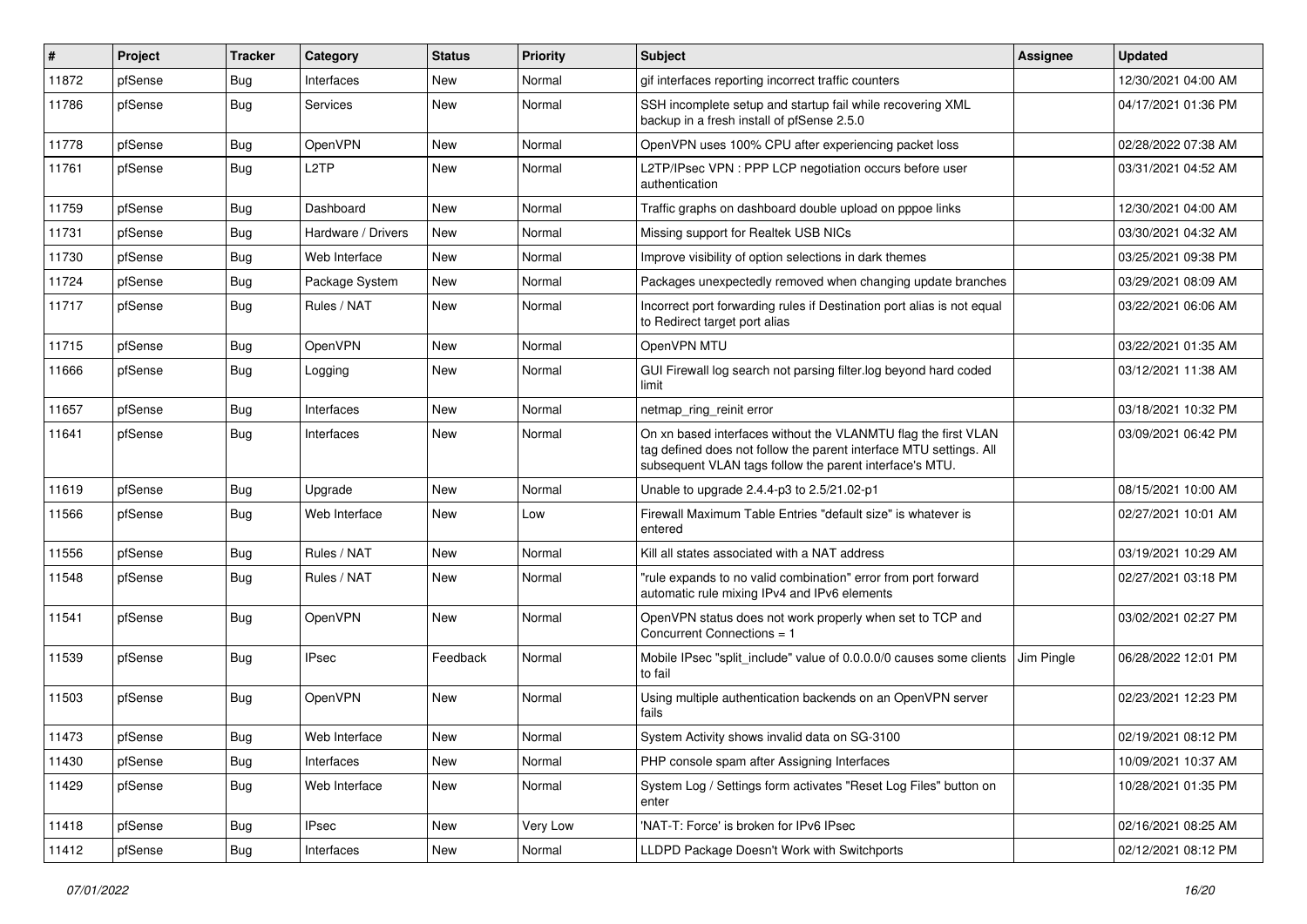| $\vert$ # | Project | <b>Tracker</b> | Category                            | <b>Status</b> | Priority | <b>Subject</b>                                                                                                   | <b>Assignee</b>      | <b>Updated</b>      |
|-----------|---------|----------------|-------------------------------------|---------------|----------|------------------------------------------------------------------------------------------------------------------|----------------------|---------------------|
| 11363     | pfSense | Bug            | Installer                           | New           | Normal   | Clean Install 2.5.0 fails due to hardware incompability                                                          |                      | 02/04/2021 11:06 AM |
| 11352     | pfSense | Bug            | FreeBSD                             | New           | Low      | CTF types > 2^15 in the pfSense kernel config results in DTrace<br>failing                                       | Scott Long           | 03/17/2021 02:52 AM |
| 11335     | pfSense | Bug            | Interfaces                          | <b>New</b>    | Normal   | Spoofing the MAC on a LAGG interface does not work for some<br>NIC types.                                        |                      | 01/29/2021 09:10 AM |
| 11296     | pfSense | Bug            | Routing                             | <b>New</b>    | Normal   | Static route targets may still reachable via default route when the<br>gateway they should route through is down | Viktor Gurov         | 06/28/2022 12:01 PM |
| 11268     | pfSense | Bug            | Web Interface                       | <b>New</b>    | Normal   | Cookie named 'id' prevents Edit form fields being set properly                                                   |                      | 09/03/2021 06:16 AM |
| 11232     | pfSense | <b>Bug</b>     | <b>Operating System</b>             | New           | Normal   | Fix pfSense fsync                                                                                                |                      | 01/08/2021 08:53 AM |
| 11203     | pfSense | Bug            | Certificates                        | <b>New</b>    | Normal   | certificate manager very slow                                                                                    |                      | 12/31/2020 11:57 AM |
| 11192     | pfSense | Bug            | <b>Traffic Shaper</b><br>(Limiters) | Feedback      | Normal   | Using Limiters causes out of order packets within one TCP or UDP<br>flow                                         |                      | 01/06/2021 12:09 AM |
| 11184     | pfSense | Bug            | FreeBSD                             | <b>New</b>    | Normal   | PF: State policy cannot be configurable                                                                          |                      | 02/09/2021 02:43 AM |
| 11177     | pfSense | Bug            | <b>Dynamic DNS</b>                  | New           | Normal   | DDNSv6 not using Check IP Services                                                                               |                      | 12/21/2020 05:02 AM |
| 11174     | pfSense | <b>Bug</b>     | <b>Traffic Shaper</b><br>(ALTQ)     | Feedback      | Normal   | Incorrect traffic shaping on pppoe interface                                                                     |                      | 12/21/2020 11:21 PM |
| 11149     | pfSense | Bug            | <b>DHCP Relay</b>                   | New           | Normal   | DHCP relay won't start with DHCP server behind gateway                                                           |                      | 03/22/2021 05:13 AM |
| 11147     | pfSense | Bug            | <b>Dynamic DNS</b>                  | New           | Normal   | Domeneshop DynDNS IPv4 and IPv6                                                                                  |                      | 12/09/2020 11:47 PM |
| 11110     | pfSense | <b>Bug</b>     | Backup / Restore                    | New           | Normal   | Backup file should be checked before restoring a specific area                                                   |                      | 12/05/2020 02:50 PM |
| 11093     | pfSense | <b>Bug</b>     | <b>Wireless</b>                     | New           | Low      | ral(4) driver non-functional in arm64                                                                            |                      | 11/21/2020 10:45 AM |
| 11091     | pfSense | Bug            | Interfaces                          | New           | Normal   | Interfaces set as disabled in the configuration have an UP status in<br>the operating system at boot             | <b>Viktor Gurov</b>  | 06/28/2022 12:01 PM |
| 10980     | pfSense | Bug            | <b>Operating System</b>             | New           | Normal   | rc.local is executed at login by rc.initial, and not at boot time.                                               |                      | 10/19/2020 09:39 AM |
| 10959     | pfSense | Bug            | <b>Traffic Graphs</b>               | Feedback      | Low      | Traffic graph stopped on interface used via netmap                                                               |                      | 02/22/2021 02:57 AM |
| 10952     | pfSense | Bug            | Rules / NAT                         | New           | Low      | Inconsistency in Subnet Defaults Between Firewall Rules and<br>Interface Address Assignments                     |                      | 10/09/2020 12:50 PM |
| 10892     | pfSense | Bug            | Rules / NAT                         | New           | Low      | Large number of VLAN/LANs make floating rules are to read                                                        | <b>Jared Dillard</b> | 02/01/2021 03:29 PM |
| 10875     | pfSense | Bug            | Gateways                            | <b>New</b>    | Normal   | PPP periodic reset does not fully restore gateway group<br>round-robin functionality                             | Luiz Souza           | 11/05/2020 07:44 AM |
| 10833     | pfSense | Bug            | Configuration<br>Backend            | <b>New</b>    | Normal   | unbound exits on configuration error when link status flaps on LAN<br>interface                                  |                      | 08/13/2020 11:53 PM |
| 10822     | pfSense | Bug            | DHCP (IPv6)                         | New           | Normal   | Deprecated IPv6 prefix won't be announced as deprecated to<br>clients                                            |                      | 08/10/2020 09:23 AM |
| 10765     | pfSense | Bug            | Authentication                      | New           | Normal   | Ampersands in Idap_extended_query are escaped twice                                                              |                      | 09/02/2020 07:55 AM |
| 10729     | pfSense | <b>Bug</b>     | Package System                      | New           | Normal   | Certificate verification failed for pkg.freebsd.org                                                              |                      | 07/05/2020 01:12 AM |
| 10726     | pfSense | Bug            | Rules / NAT                         | New           | Normal   | Sticky-connections option is bugged - sticky-address cannot be<br>redefined                                      |                      | 11/12/2020 10:12 AM |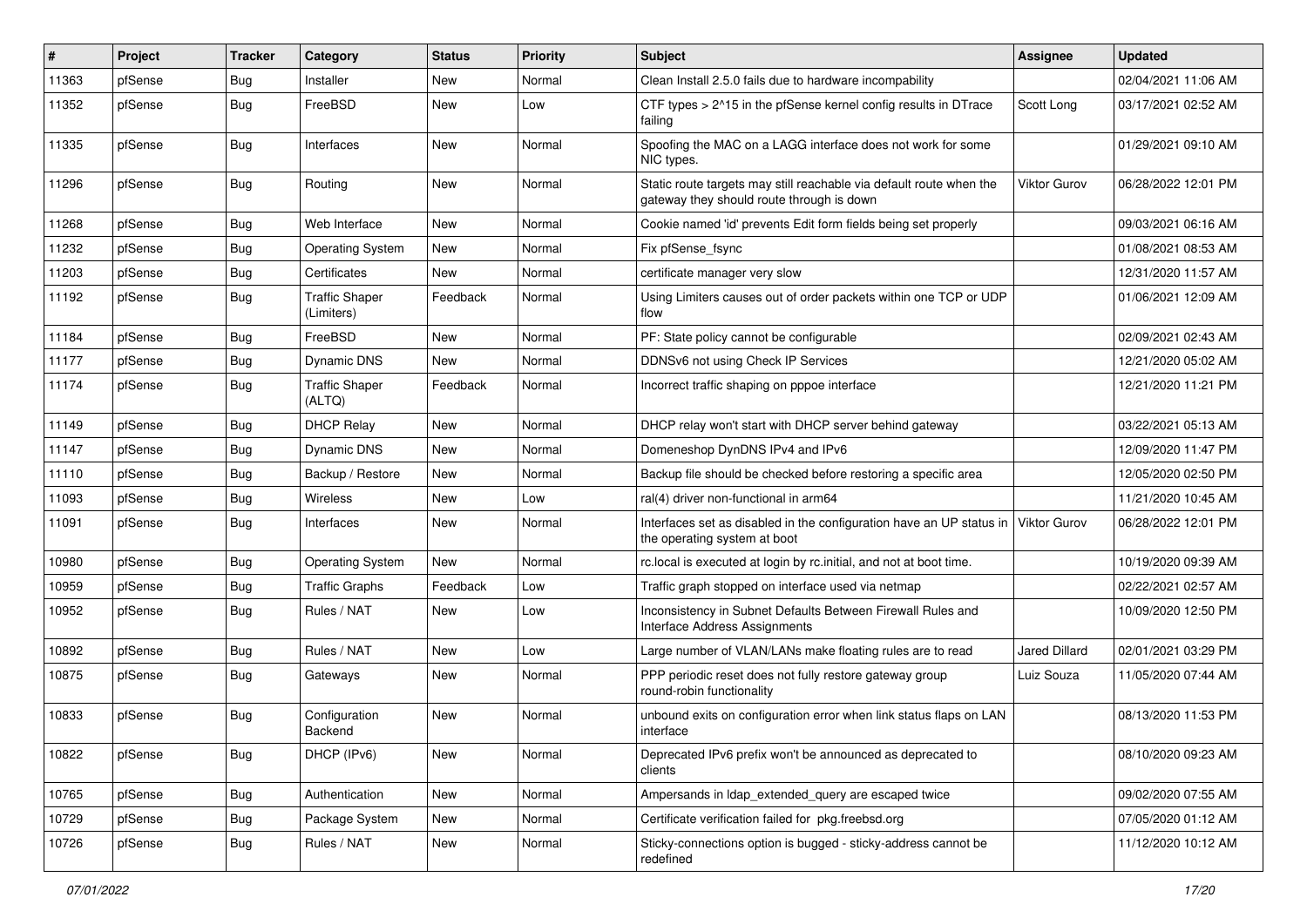| $\vert$ # | Project | <b>Tracker</b> | Category                     | <b>Status</b> | <b>Priority</b> | <b>Subject</b>                                                                                                    | <b>Assignee</b> | <b>Updated</b>      |
|-----------|---------|----------------|------------------------------|---------------|-----------------|-------------------------------------------------------------------------------------------------------------------|-----------------|---------------------|
| 10715     | pfSense | Bug            | <b>DHCP Relay</b>            | New           | Normal          | DHCPv6 relay always uses the "first" IPv6 address of an interface                                                 |                 | 06/29/2020 05:01 AM |
| 10714     | pfSense | <b>Bug</b>     | DHCP (IPv6)                  | New           | Normal          | radvd only gives out the prefix of the "first" IPv6 address of an<br>interface                                    |                 | 10/06/2020 01:03 PM |
| 10712     | pfSense | <b>Bug</b>     | Rules / NAT                  | <b>New</b>    | Normal          | "default allow LAN IPv6 to any" rule does not work right after boot<br>when using IPv6 PD                         |                 | 06/30/2020 12:17 AM |
| 10708     | pfSense | <b>Bug</b>     | Upgrade                      | New           | Normal          | ZFS bootpool boot symlink issue                                                                                   | Luiz Souza      | 03/08/2021 07:03 AM |
| 10701     | pfSense | <b>Bug</b>     | Web Interface                | <b>New</b>    | Very Low        | Firewall Log too wide with Rule Description Column                                                                |                 | 06/25/2020 07:36 AM |
| 10690     | pfSense | <b>Bug</b>     | Installer                    | New           | Low             | Not possible to make UFS install on ZFS formatted drive                                                           |                 | 04/21/2022 12:39 PM |
| 10671     | pfSense | Bug            | Operating System             | New           | Normal          | pfsense 2.4.5_1 does not boot on Gen2 2012R2 HyperV VM                                                            |                 | 05/09/2021 06:39 AM |
| 10624     | pfSense | <b>Bug</b>     | <b>DNS Resolver</b>          | <b>New</b>    | Normal          | Unbound configuration memory leak with python module + register<br><b>DHCP</b> leases active                      |                 | 02/26/2021 10:27 AM |
| 10584     | pfSense | Bug            | Hardware / Drivers           | <b>New</b>    | Normal          | SG-3100 with M.2: shutdown instead of reboot                                                                      |                 | 07/21/2020 03:08 AM |
| 10577     | pfSense | <b>Bug</b>     | Hardware / Drivers           | Feedback      | Normal          | intel x553 (c3000 chipset) loading x520 driver                                                                    |                 | 05/28/2020 03:59 AM |
| 10544     | pfSense | <b>Bug</b>     | User Manager /<br>Privileges | New           | Normal          | It's not possible to add a user to group operator using the gui                                                   |                 | 04/21/2022 12:39 PM |
| 10530     | pfSense | Bug            | Upgrade                      | <b>New</b>    | Normal          | Convert config version to be based on product version                                                             |                 | 04/21/2022 12:39 PM |
| 10513     | pfSense | <b>Bug</b>     | Rules / NAT                  | <b>New</b>    | Normal          | State issues with policy routing and HA failover                                                                  |                 | 04/21/2022 12:39 PM |
| 10493     | pfSense | <b>Bug</b>     | <b>IPsec</b>                 | <b>New</b>    | Normal          | filter_get_vpns_list() issues                                                                                     |                 | 05/06/2020 01:07 AM |
| 10352     | pfSense | Bug            | Authentication               | New           | Very Low        | RADIUS authentication fails with MSCHAPv1 or MSCHAPv2 when<br>passwords contain international characters          |                 | 06/20/2022 04:04 PM |
| 10342     | pfSense | <b>Bug</b>     | <b>DNS Resolver</b>          | <b>New</b>    | Normal          | Unbound domain overrides stop resolving periodically. They only<br>resume after the service has been restarted.   |                 | 03/13/2020 10:35 AM |
| 10325     | pfSense | Bug            | <b>Notifications</b>         | <b>New</b>    | Normal          | System/Advanced/Notifications/E-Mail - SMTP Notification E-Mail<br>auth password Unexpected Bahaviour             |                 | 10/30/2020 08:17 AM |
| 10311     | pfSense | Bug            | OpenVPN                      | New           | Normal          | Too low net.link.ifgmaxlen causes packet drop under load when<br>using OpenVPN inside bridge interface under load |                 | 08/10/2021 03:10 AM |
| 10310     | pfSense | Bug            | Upgrade                      | New           | Normal          | Systems with low RAM and several packages may temporarily fail<br>to load large tables after an upgrade           |                 | 03/03/2020 07:55 AM |
| 10277     | pfSense | Bug            | Web Interface                | New           | Normal          | Sorting the log entries does not use year value                                                                   |                 | 02/24/2020 07:46 AM |
| 10271     | pfSense | Bug            | Web Interface                | New           | Normal          | Large number of VLAN/LANs make "Interfaces" menu hard to<br>access                                                |                 | 02/20/2020 04:46 AM |
| 10150     | pfSense | Bug            | <b>IGMP Proxy</b>            | New           | Normal          | IGMP Proxy does not scale to hundreds of streams                                                                  |                 | 01/03/2020 02:56 AM |
| 10143     | pfSense | <b>Bug</b>     | <b>DNS Resolver</b>          | New           | Normal          | System hostname DNS entry is assigned to the wrong IP on<br>multi-wan setups                                      |                 | 12/31/2019 02:33 PM |
| 10000     | pfSense | Bug            | Dynamic DNS                  | New           | Normal          | Azure Dynamic DNS A and AAAA Records for Apex Zone                                                                |                 | 03/31/2020 09:03 AM |
| 9889      | pfSense | <b>Bug</b>     | Certificates                 | New           | Very Low        | CRL check for Intermediate CA CRLs fails                                                                          | Jim Pingle      | 11/08/2019 11:03 AM |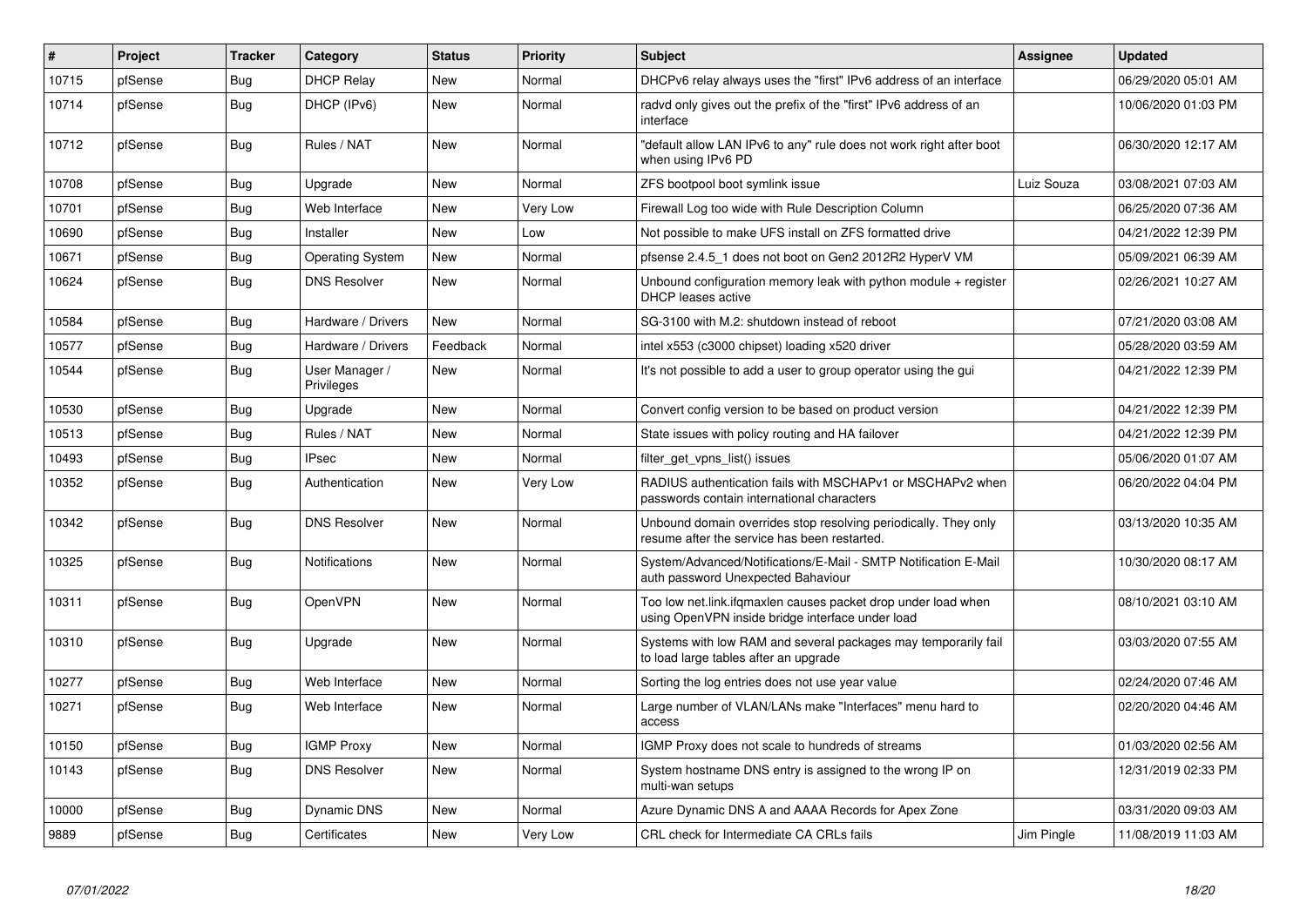| $\#$ | Project | <b>Tracker</b> | Category                     | <b>Status</b>                 | <b>Priority</b> | <b>Subject</b>                                                                                                       | <b>Assignee</b>       | <b>Updated</b>      |
|------|---------|----------------|------------------------------|-------------------------------|-----------------|----------------------------------------------------------------------------------------------------------------------|-----------------------|---------------------|
| 9887 | pfSense | Bug            | Rules / NAT                  | <b>Pull Request</b><br>Review | Low             | Rule separator positions change when deleting multiple rules                                                         |                       | 07/01/2022 02:25 PM |
| 9837 | pfSense | <b>Bug</b>     | Interfaces                   | New                           | Very Low        | ipv6 is not completely disabled on the interfaces                                                                    |                       | 10/24/2019 01:16 AM |
| 9805 | pfSense | <b>Bug</b>     | <b>Dynamic DNS</b>           | New                           | Normal          | dynDNS cloudflare multiple entries                                                                                   |                       | 10/02/2019 04:51 PM |
| 9755 | pfSense | <b>Bug</b>     | Package System               | New                           | Very Low        | package description wrong link<br>https://www.freshports.org/security/openvpn-client-export                          |                       | 09/13/2019 07:22 AM |
| 9737 | pfSense | Bug            | <b>Traffic Graphs</b>        | New                           | Normal          | traffic-graphs.js shows incorrect units inside the chart                                                             |                       | 09/09/2019 06:35 AM |
| 9698 | pfSense | Bug            | <b>RRD Graphs</b>            | New                           | Normal          | Monitoring graphs do not retain state after auto-refresh                                                             |                       | 08/26/2019 02:09 AM |
| 9690 | pfSense | Bug            | Interfaces                   | New                           | Normal          | Ethernet flow control should be disabled by default                                                                  |                       | 08/19/2019 06:45 PM |
| 9677 | pfSense | Bug            | Dashboard                    | New                           | Normal          | Dashboard hangs when widget needs data from a remote host<br>which is down                                           |                       | 08/13/2019 09:15 AM |
| 9664 | pfSense | Bug            | Dynamic DNS                  | New                           | Normal          | DynDNS and Dual-wan problem with CloudFlare (works with<br>No-Ip)                                                    |                       | 08/03/2019 10:00 AM |
| 9654 | pfSense | Bug            | <b>DNS Resolver</b>          | New                           | Normal          | After reboot, the DNS resolver must be restarted before it will<br>advertise the ipv6 DNS address of the router.     |                       | 11/20/2020 03:12 AM |
| 9650 | pfSense | Bug            | Gateways                     | New                           | Normal          | IPv6 connection drops (ir-)regular on Kabelvodafone (German<br>cable ISP)                                            |                       | 07/27/2019 07:14 AM |
| 9626 | pfSense | Bug            | Web Interface                | New                           | Normal          | When deny write permission is assigned to a user, there is no error<br>feedback if the user tries to write something |                       | 06/25/2022 05:41 PM |
| 9585 | pfSense | Bug            | Interfaces                   | New                           | Normal          | 6RD: Unable to reach hosts on within same 6rd-domain                                                                 |                       | 08/14/2019 02:39 PM |
| 9566 | pfSense | Bug            | <b>Traffic Graphs</b>        | New                           | Normal          | Traffic graph displays traffic incorrectly                                                                           |                       | 11/18/2019 07:54 AM |
| 9504 | pfSense | Bug            | Dynamic DNS                  | New                           | Normal          | Multiple Dynamic DNS update notifications for the same interface,<br>not differentiated by the hostname              |                       | 05/07/2019 07:46 AM |
| 9485 | pfSense | <b>Bug</b>     | User Manager /<br>Privileges | New                           | Normal          | password match error on system_usermanager causes Group<br>membership to be reset.                                   |                       | 04/26/2019 08:52 AM |
| 9453 | pfSense | Bug            | LAGG Interfaces              | New                           | Normal          | VLAN Interfaces on LAGG get orphaned at boot                                                                         |                       | 08/21/2019 11:16 AM |
| 9384 | pfSense | Bug            | Interfaces                   | Confirmed                     | Normal          | devd putting "\$" before variable contents when using single quotes                                                  |                       | 04/21/2022 12:39 PM |
| 9353 | pfSense | Bug            | Dashboard                    | New                           | Low             | PHPSession errors from limited access to dashboard and widgets                                                       |                       | 10/06/2020 09:31 AM |
| 9349 | pfSense | <b>Bug</b>     | <b>IPsec</b>                 | Confirmed                     | Normal          | IPSec service start/stop/restart fails after settings change                                                         | Markus<br>Stockhausen | 10/30/2020 01:33 PM |
| 9344 | pfSense | Bug            | Translations                 | New                           | Normal          | OpenVPN click NCP Algorithms will always go to DH Parameters<br>website(in Chinese-Taiwan)                           |                       | 10/21/2021 03:48 AM |
| 9343 | pfSense | Bug            | DHCP (IPv4)                  | New                           | Normal          | diag arp.php times out with large DHCPD leases table                                                                 |                       | 08/14/2019 01:19 PM |
| 9338 | pfSense | Bug            | <b>IGMP Proxy</b>            | New                           | Normal          | igmpproxy ignoring downstream vlan interface                                                                         |                       | 02/22/2019 03:48 AM |
| 9296 | pfSense | <b>Bug</b>     | Aliases / Tables             | Confirmed                     | Low             | Alias content is sometimes incomplete when mixing FQDN and IP<br>address                                             | Reid Linnemann        | 06/18/2022 03:12 PM |
| 9295 | pfSense | <b>Bug</b>     | PPPoE Server                 | New                           | Very High       | IPv6 PD does not work with PPPOE (Server & Client)                                                                   |                       | 05/15/2022 10:53 AM |